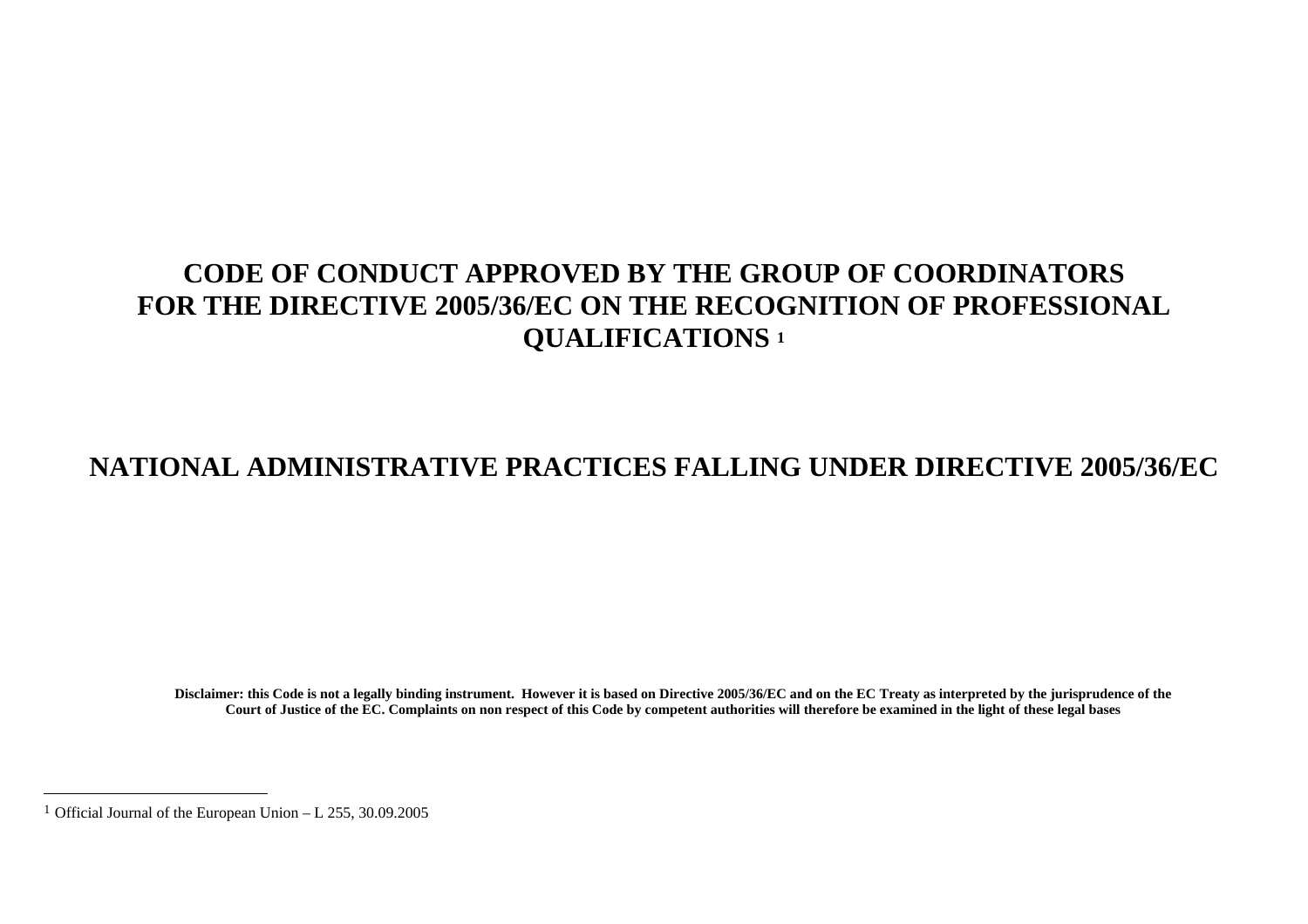#### **I. INFORMATION**

|                                | 1. Information to be given to the outgoing migrant by the contact point in the Member State origin                                                                                                                                                                                                                                                                         |
|--------------------------------|----------------------------------------------------------------------------------------------------------------------------------------------------------------------------------------------------------------------------------------------------------------------------------------------------------------------------------------------------------------------------|
| A.<br><b>BEST PRACTICE</b>     | The migrant is given the information and/or documents listed in column B, plus:                                                                                                                                                                                                                                                                                            |
|                                | address where the national guide to the directive established by the host Member State as well as by other member States $2$ ; (e-mail, website, etc.) can be<br>(a)<br>found; upon request a paper copy must be provided;                                                                                                                                                 |
|                                | website address of EURES <sup>3</sup> ; and of European Services Advisers able to supply further information in the host Member State (on job availability or social<br>security, for example);                                                                                                                                                                            |
|                                | [contact details of the relevant Point of single contact for the completion of procedures when the services Directive is implemented] <sup>4</sup> ;<br>(c)                                                                                                                                                                                                                |
|                                | upon request, the migrant is informed whether the profession he/she wishes to exercise in the host Member State is regulated in this Member State; for<br>(d)<br>professions falling under Title III, Chapter 1 of the Directive, the migrant is informed of the level under which the host Member State qualification is<br>classified under Article 11 of the Directive; |
|                                | upon request, the migrant who wishes to provide a service in another Member State is informed whether a declaration has to be submitted and receives the list<br>(e)<br>of professions subject to control of qualifications or an indication of the address where this list is available;                                                                                  |
|                                | information on how to obtain a list of certified translators if such a list exists, in the Member State of origin and where appropriate (see point 5).<br>(f)                                                                                                                                                                                                              |
| <b>B.</b><br><b>ACCEPTABLE</b> | The migrant is given the following information and/or documents:                                                                                                                                                                                                                                                                                                           |
| <b>PRACTICE</b>                | (a) name, address, telephone number, fax number, e-mail address and website address, if any, of the contact point in the host Member State;                                                                                                                                                                                                                                |
|                                | the website address of DG Internal market and Services of the European Commission <sup>5</sup> with indication that the following documents can be found on this<br>(b)<br>website: Directive 2005/36/EC; the User's guide; the Code of conduct; the data base on regulated professions <sup>6</sup> ; upon request, a paper copy of the Directive, the                    |

2 Guides available for Italy and Sweden

- 4 To be operational when a single contact point has been set up in a Member State
- 5 http://ec.europa.eu/internal\_market/qualifications/index\_en.htm
- $^6$ http://ec.europa.eu/internal\_market/qualifications/regprof/index.cfm?lang=en

<sup>3</sup> http://ec.europa.eu/eures/home.jsp?lang=en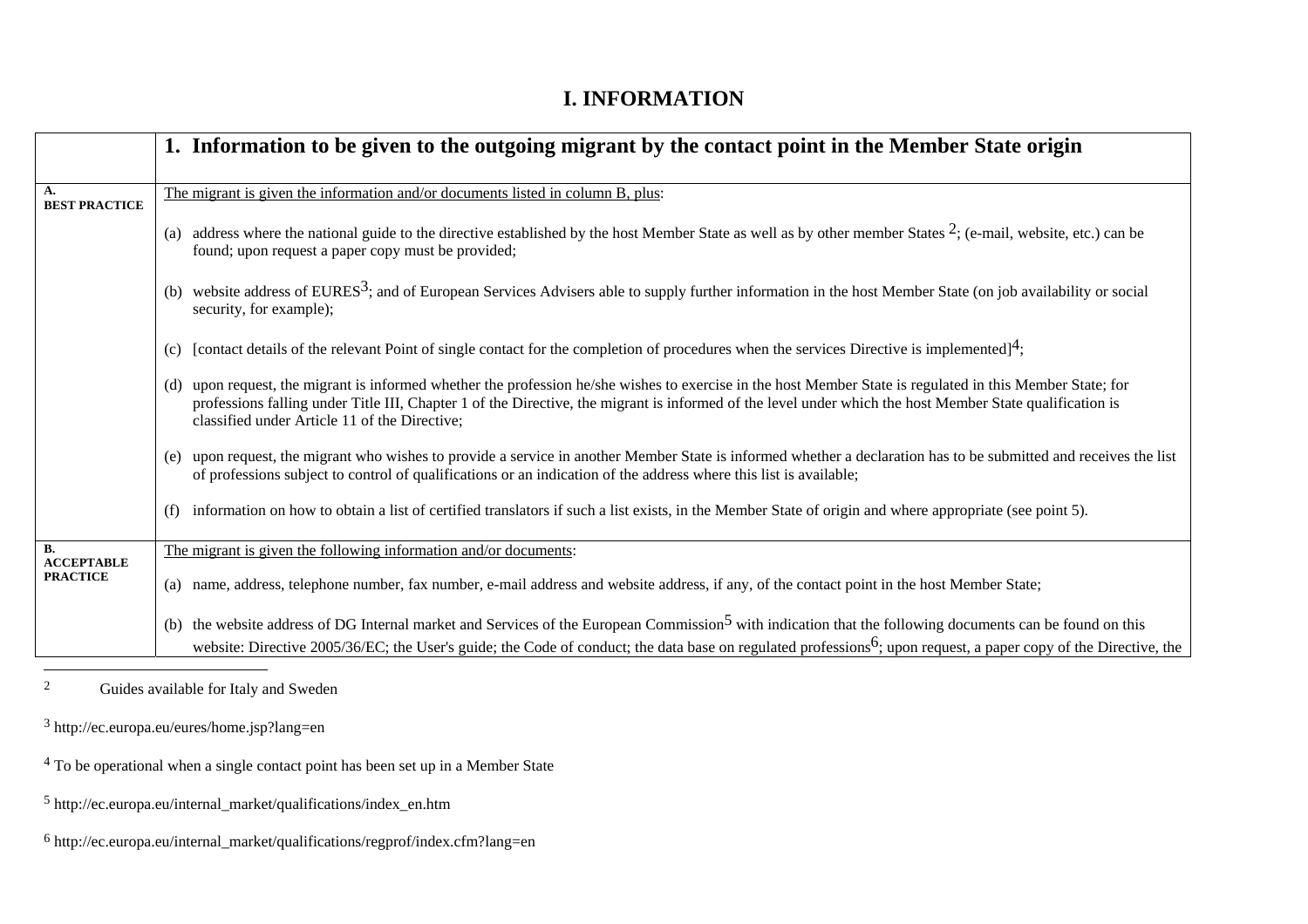|                                              | User's guide, and the Code of conduct is made available; upon request, a paper copy of the appropriate extract of the data base on regulated professions is<br>made available;                                                                                                                                                                                                                                                                                                                                                                                                                                                                                                                                                                                                                                                                                                                                                                                                                                                                                                                                                      |
|----------------------------------------------|-------------------------------------------------------------------------------------------------------------------------------------------------------------------------------------------------------------------------------------------------------------------------------------------------------------------------------------------------------------------------------------------------------------------------------------------------------------------------------------------------------------------------------------------------------------------------------------------------------------------------------------------------------------------------------------------------------------------------------------------------------------------------------------------------------------------------------------------------------------------------------------------------------------------------------------------------------------------------------------------------------------------------------------------------------------------------------------------------------------------------------------|
|                                              |                                                                                                                                                                                                                                                                                                                                                                                                                                                                                                                                                                                                                                                                                                                                                                                                                                                                                                                                                                                                                                                                                                                                     |
|                                              | (c) indication to the migrant of the level under which his/her qualification is classified under Article 11 of the directive;                                                                                                                                                                                                                                                                                                                                                                                                                                                                                                                                                                                                                                                                                                                                                                                                                                                                                                                                                                                                       |
|                                              | (d) name, address, telephone number, fax number, e-mail address and website of the national competent authorities which issue the certificates provided for in the<br>Directive, and in particular, for qualifications which benefit from automatic recognition under Title III, Chapter III, and which satisfy the minimum training<br>conditions, the so-called "certificate of conformity" (Annex VII.2); the certificate attesting that training is regulated; the attestation of professional experience<br>for professions under Title III, Chapter II; the attestation of professional experience (Article 3.3 and Annex VII.1.c); the documents, if any, attesting good<br>character or repute, absence of bankruptcy, suspension or prohibition of the pursuit of the profession in the event of serious professional misconduct or<br>criminal offence (AnnexVII.1.d) and evidence of no criminal conviction (Article 7.e); if some documents have to be certified (see point 4 of the Code), the<br>migrant must be informed how he/she can have these documents certified (formalities involved and issuing authority); |
|                                              | (e) upon request, the home Member State contact point will provide the migrant with additional information and assistance in case of a problem during the<br>recognition procedure (see points 7(i) 7(ii), 8, 11 of the Code of conduct); it will also indicate to the migrant that he/she can c the host Member State contact<br>point in case of a problem during the recognition procedure and that, in such a case, additional information and assistance will be provided (see points 7(i)<br>7(ii), 8, 11 of the Code of conduct).                                                                                                                                                                                                                                                                                                                                                                                                                                                                                                                                                                                            |
| C.<br><b>UNACCEPTABLE</b><br><b>PRACTICE</b> | (a) The migrant is given less information than that listed in column B.                                                                                                                                                                                                                                                                                                                                                                                                                                                                                                                                                                                                                                                                                                                                                                                                                                                                                                                                                                                                                                                             |
|                                              | 2. Information to be given to the incoming migrant by the contact point in the host Member State                                                                                                                                                                                                                                                                                                                                                                                                                                                                                                                                                                                                                                                                                                                                                                                                                                                                                                                                                                                                                                    |
| A.<br><b>BEST PRACTICE</b>                   | The migrant is given the information and/or documents listed in column B, plus:                                                                                                                                                                                                                                                                                                                                                                                                                                                                                                                                                                                                                                                                                                                                                                                                                                                                                                                                                                                                                                                     |
|                                              | (a) address where the national guide to the Directive established by the Member State in question can be found (e-mail, website, etc.); upon request a paper copy<br>must be provided;                                                                                                                                                                                                                                                                                                                                                                                                                                                                                                                                                                                                                                                                                                                                                                                                                                                                                                                                              |
|                                              | (b) website address of EURES <sup>7</sup> ; and of local European Services Advisers able to supply further information (on job availability or social security, for example).                                                                                                                                                                                                                                                                                                                                                                                                                                                                                                                                                                                                                                                                                                                                                                                                                                                                                                                                                       |
| В.<br><b>ACCEPTABLE</b>                      | The migrant is given the following information and/or documents:                                                                                                                                                                                                                                                                                                                                                                                                                                                                                                                                                                                                                                                                                                                                                                                                                                                                                                                                                                                                                                                                    |
| <b>PRACTICE</b>                              | (a) the contact point in the host Member State will direct the migrant to the competent authority to whom he/she should send his/her application [or to the relevant<br>Point of single contact when the services Directive is implemented $]^{8}$ ;                                                                                                                                                                                                                                                                                                                                                                                                                                                                                                                                                                                                                                                                                                                                                                                                                                                                                |
|                                              | (b) upon request, the migrant is informed whether the profession he/she wishes to exercise in the host Member State is regulated in this Member State; for<br>professions falling under Title III, Chapter 1 of the Directive, the migrant is informed of the level under which the host Member State qualification is<br>classified under Article 11 of the Directive;                                                                                                                                                                                                                                                                                                                                                                                                                                                                                                                                                                                                                                                                                                                                                             |

<sup>7</sup> http://ec.europa.eu/eures/home.jsp?lang=en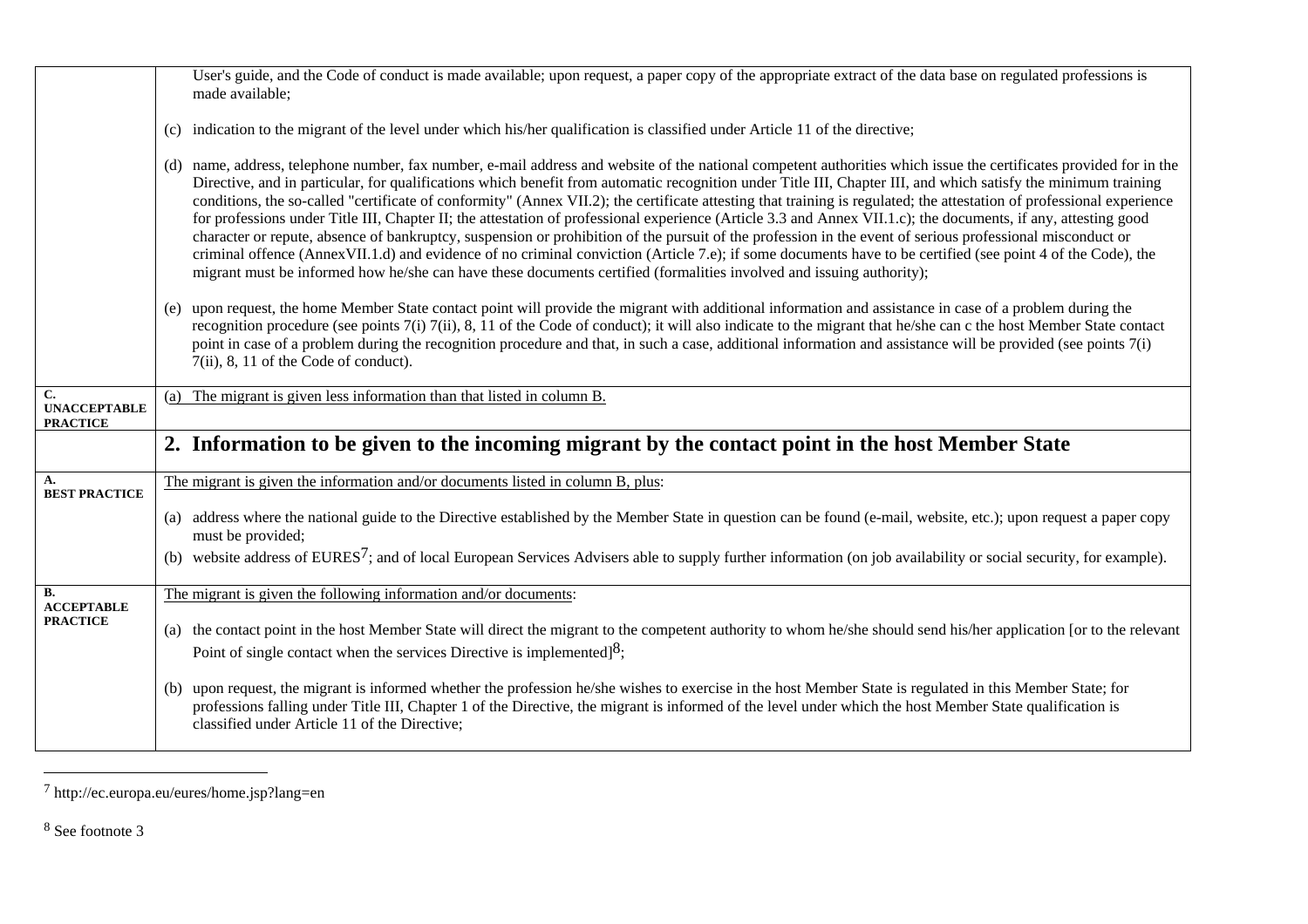|                                                        | if not already communicated by the contact point of the home Member State because the migrant has not contacted this contact point, the website address of<br>(c)<br>DG Internal market and Services of the European Commission with indication that the following documents can be found on this website: Directive<br>2005/36/EC; the User's guide; the Code of conduct; the data base on regulated professions; upon request, a paper copy of the Directive, the User's guide, and<br>the Code of conduct is made available; upon request, a paper copy of the appropriate extract of the data base on regulated professions is made available; |
|--------------------------------------------------------|----------------------------------------------------------------------------------------------------------------------------------------------------------------------------------------------------------------------------------------------------------------------------------------------------------------------------------------------------------------------------------------------------------------------------------------------------------------------------------------------------------------------------------------------------------------------------------------------------------------------------------------------------|
|                                                        | upon request, the name, address, telephone number, fax number e-mail address and the website address, if any, of the contact point in the home Member State<br>(d)<br>(in order, for instance, to enable migrants to know where they can get attestations from the home Member State (see point $1B(c)$ );                                                                                                                                                                                                                                                                                                                                         |
|                                                        | if the migrant so requests, an indication of the website address where the appropriate law transposing the Directive in relation to the profession the migrant<br>(e)<br>wishes to exercise can be found, or communication of the law electronically; upon request, a paper copy must be provided;                                                                                                                                                                                                                                                                                                                                                 |
|                                                        | information on the rules governing the exercise of the profession (e.g. registration with a professional body, rights and duties of the profession, continuous<br>(f)<br>professional development, rules governing members, social legislation, rules of ethics etc.) and, where appropriate, on trade union and professional<br>organizations; this information might be provided for instance through indication of website addresses dealing specifically with the issues or electronically;                                                                                                                                                    |
|                                                        | migrants wishing to provide a service must be informed whether a declaration has to be submitted and whether the profession they wish to exercise is subject<br>(g)<br>to control of qualifications;                                                                                                                                                                                                                                                                                                                                                                                                                                               |
|                                                        | where the applicant's circumstances are not covered by Directive 2005/36/EC (e.g. application for academic recognition), enough information should be<br>(h)<br>provided to enable him/her to redirect his/her application to the department responsible;                                                                                                                                                                                                                                                                                                                                                                                          |
|                                                        | indication to the migrant that he/she can contact the host Member State contact point in case of problems during the recognition procedure and that in such<br>(i)<br>cases additional information and assistance will be provided.                                                                                                                                                                                                                                                                                                                                                                                                                |
| $\mathbf{C}$<br><b>UNACCEPTABLE</b><br><b>PRACTICE</b> | (a) The migrant is given less information than that listed in column B.                                                                                                                                                                                                                                                                                                                                                                                                                                                                                                                                                                            |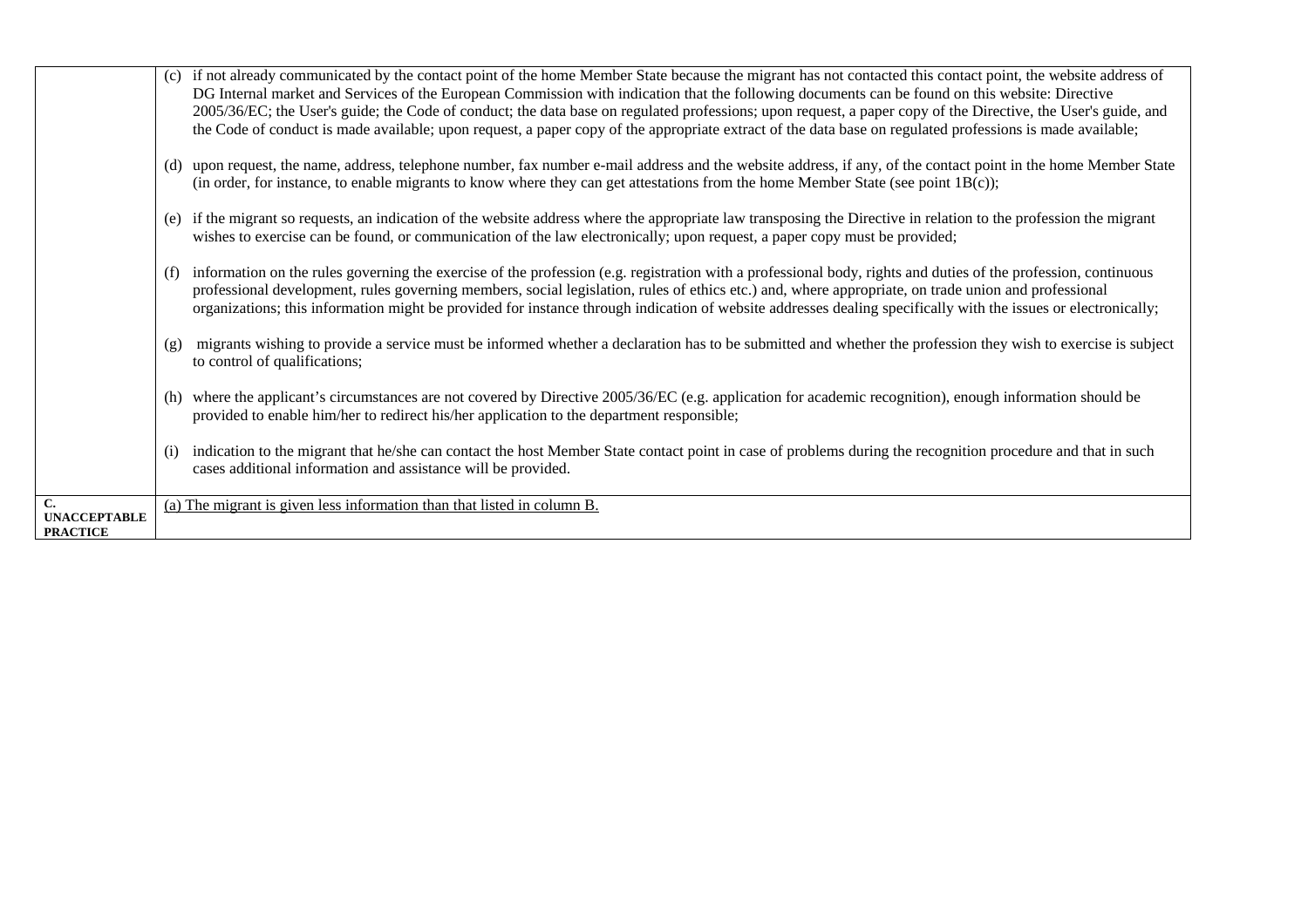## **II. DOCUMENTS**

|                            | 3. Documents that the migrant may be asked to supply to the competent authority in the host Member State                                                                                                                                                                                                                                                                                                                                                                                                                                                                                                                                                                                                                                                                                                                                                                         |
|----------------------------|----------------------------------------------------------------------------------------------------------------------------------------------------------------------------------------------------------------------------------------------------------------------------------------------------------------------------------------------------------------------------------------------------------------------------------------------------------------------------------------------------------------------------------------------------------------------------------------------------------------------------------------------------------------------------------------------------------------------------------------------------------------------------------------------------------------------------------------------------------------------------------|
|                            | for the purpose of establishment                                                                                                                                                                                                                                                                                                                                                                                                                                                                                                                                                                                                                                                                                                                                                                                                                                                 |
|                            |                                                                                                                                                                                                                                                                                                                                                                                                                                                                                                                                                                                                                                                                                                                                                                                                                                                                                  |
| A.<br><b>BEST PRACTICE</b> | In case of application of Art. 12 of the Directive, the home Member State competent authority provides the host Member State competent authority with the<br>(a)<br>information which enables them to clarify the status of the relevant equivalent level qualification, preferably in the form of the document in Annex A to this<br>Code.                                                                                                                                                                                                                                                                                                                                                                                                                                                                                                                                      |
|                            | (b) [For professions falling under Title III, Chapter 1, in case migrants are unable to provide the necessary information, the host Member State competent<br>authority should find information on the training followed by the migrant using $IMI9$ to ask appropriate questions].                                                                                                                                                                                                                                                                                                                                                                                                                                                                                                                                                                                              |
|                            | (c) If the host Member State competent authority has any doubt or query concerning the documents listed under Column B provided by the migrant, it raises the<br>issue using $IML$ <sup>10</sup> .                                                                                                                                                                                                                                                                                                                                                                                                                                                                                                                                                                                                                                                                               |
| В.<br><b>ACCEPTABLE</b>    | The migrant may be asked to provide:                                                                                                                                                                                                                                                                                                                                                                                                                                                                                                                                                                                                                                                                                                                                                                                                                                             |
| <b>PRACTICE</b>            | (a) proof of nationality, for example, a copy of his/her identity card or passport;                                                                                                                                                                                                                                                                                                                                                                                                                                                                                                                                                                                                                                                                                                                                                                                              |
|                            | (b) a copy of the attestation of professional competence or of the evidence of formal qualifications giving access to the profession as defined under Articles 3(b),<br>3(c) and 11 of the Directive;                                                                                                                                                                                                                                                                                                                                                                                                                                                                                                                                                                                                                                                                            |
|                            | information on the nature of the qualification mentioned under Article 12 of the Directive as set out in the standard form (document in Annex A to this Code)<br>(c)<br>if this form has been provided to the migrant by the Member State of origin or through any other means otherwise;                                                                                                                                                                                                                                                                                                                                                                                                                                                                                                                                                                                        |
|                            | the host Member State competent authority may advise migrants to provide information on continuous professional development, seminars, and all forms of<br>(d)<br>training attended in addition to the initial training because additional training may compensate for substantial differences between qualifications and enable<br>migrants to avoid a compensatory measure;                                                                                                                                                                                                                                                                                                                                                                                                                                                                                                    |
|                            | proof of the applicant's professional experience:<br>(e)<br>where such professional experience constitutes a prior condition for the application of Directive 2005/36/EC (i.e. when neither the profession nor the training<br>is regulated in the country of origin but is regulated in the host country) and where it is in his/her interest to provide such information since it enables him/her<br>to avoid, in full or in part, the obligation to take an aptitude test or complete an adaptation period; any means of proof should be considered hence, the migrant<br>does not have to submit a certificate delivered by a competent authority; for instance, pay slips or attestations from employers must be accepted by the host<br>Member State; it is however essential that any means of proof clearly identify the professional activity exercised by the migrant; |

<sup>&</sup>lt;u> 1990 - Johann Barnett, fransk politiker</u> 9 When IMI is operational for the profession concerned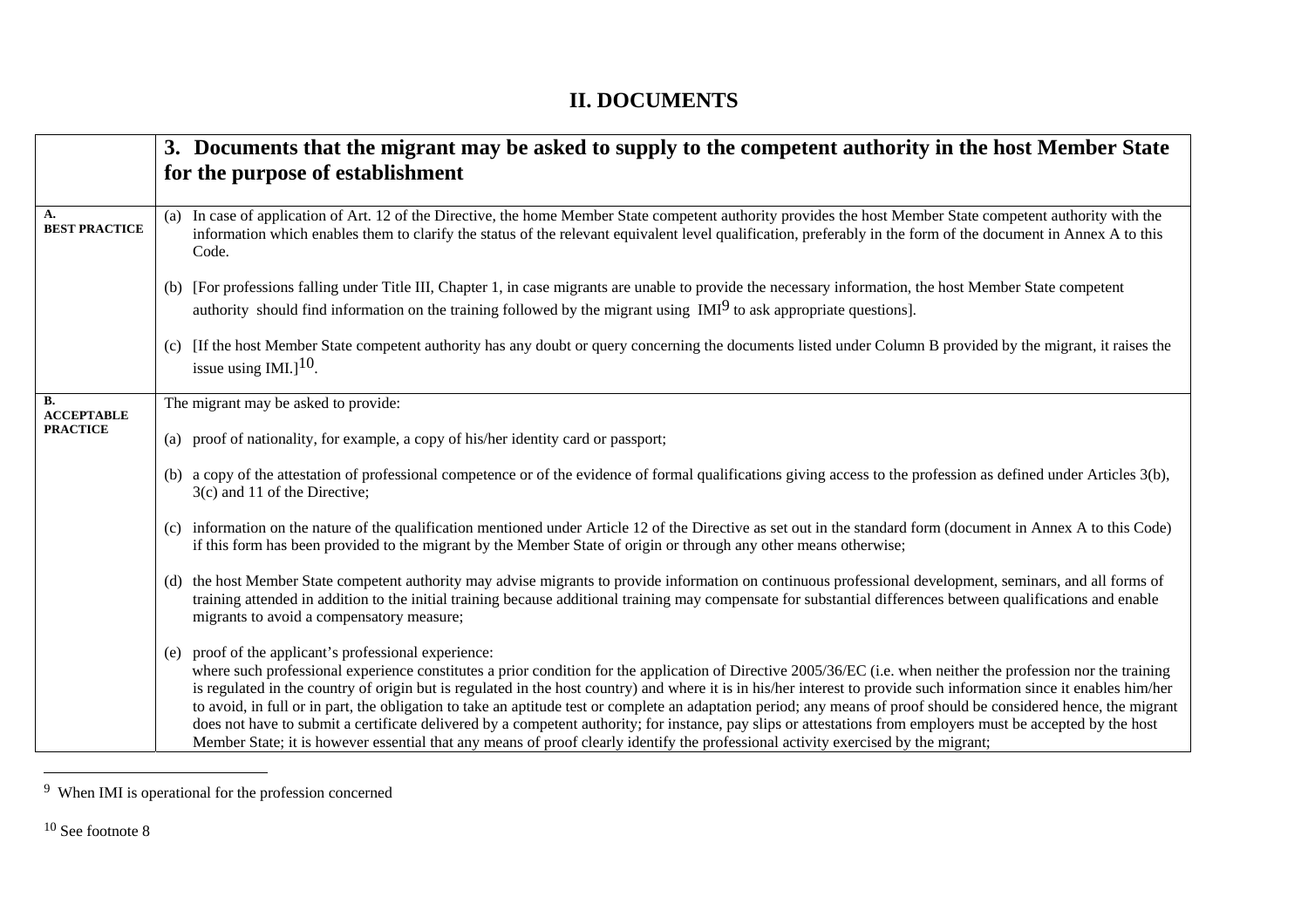|                                        |     | however, in the following cases, a certificate issued by the competent body in the home Member State may be required:<br>- for the automatic recognition of professional qualifications on the basis of professional experience according to Article 16-19, see Annex VII.1(c) of the                                                                                                                                                                                                                                                                                                                                                                                                                                                                                                                                                                                                                                                                                                |
|----------------------------------------|-----|--------------------------------------------------------------------------------------------------------------------------------------------------------------------------------------------------------------------------------------------------------------------------------------------------------------------------------------------------------------------------------------------------------------------------------------------------------------------------------------------------------------------------------------------------------------------------------------------------------------------------------------------------------------------------------------------------------------------------------------------------------------------------------------------------------------------------------------------------------------------------------------------------------------------------------------------------------------------------------------|
|                                        |     | Directive;<br>- to justify the three years professional experience of holders of a third country qualification in accordance with Article 3.3 of the Directive;<br>- for sectoral professions, to benefit from the automatic recognition on the basis of the general or specific acquired rights' provisions of Directive 2005/36/EC,<br>for instance, (see: Article 23 (1) to (5), Article 27.1 for specialized doctors, Articles 33 and 33(a) for nurses, Article 37 for dentists, Article 39 for veterinary<br>surgeons, Articles 43 and 43(a) for midwives, Article 49.2 for architects), and for midwives and pharmacists, to benefit from automatic recognition of the<br>qualification in certain circumstances (see Articles 41 and 45.3);                                                                                                                                                                                                                                   |
|                                        | (f) | documents attesting that the migrant is of good character or repute, or that he/she has not been declared bankrupt, or suspended or prohibited from the pursuit<br>of the profession in the event of serious professional misconduct or a criminal offence or a declaration on oath or a solemn declaration (if the requirement also<br>applies to nationals) in accordance with Annex VII.1(d) of the Directive;                                                                                                                                                                                                                                                                                                                                                                                                                                                                                                                                                                    |
|                                        |     | (g) a medical aptitude certificate (if the requirement also applies to nationals) (AnnexVII.1(e) of the Directive) delivered by a competent authority which can be a<br>private medical doctor (general medicine or specialist depending on the certificate required);                                                                                                                                                                                                                                                                                                                                                                                                                                                                                                                                                                                                                                                                                                               |
|                                        |     | (h) a proof of the applicant's financial standing and proof of insurance coverage (if the requirement also applies to nationals) (see details in Annex VII.1(f) of the<br>Directive);                                                                                                                                                                                                                                                                                                                                                                                                                                                                                                                                                                                                                                                                                                                                                                                                |
|                                        | (i) | for qualifications which benefit from automatic recognition under Title III, Chapter III, and which satisfy the minimum training conditions, the so-called<br>certificate of conformity in accordance with Annex VII.2;                                                                                                                                                                                                                                                                                                                                                                                                                                                                                                                                                                                                                                                                                                                                                              |
|                                        | (i) | for qualifications which benefit from automatic recognition under Title III, Chapter III and which satisfy the minimum training conditions, but whose<br>denomination does not correspond to the titles listed in the corresponding annex of the Directive, a certificate "of change of denomination" in accordance with<br>Article 23 (6);                                                                                                                                                                                                                                                                                                                                                                                                                                                                                                                                                                                                                                          |
|                                        |     | (k) for professions falling under Title III, Chapter 1, the host Member State competent authority may ask migrants to provide information on the training they<br>followed, if necessary to find out whether there are substantial differences, in accordance with Article 14 of the Directive (see Annex VII.1(b)). As a result, the<br>host Member State competent authority can ask for information, where necessary, on the total duration of the studies, the subjects studied and in which<br>proportion and where appropriate the balance between the theoretical part and the practical part; if the applicant is unable to provide this information, the host<br>Member State competent authorities should address the contact point, the competent authority or any relevant body in the home Member State; in any case, if<br>it is impossible to find out information on training, the decision taken by the competent authority will be based on information available; |
|                                        | (1) | if the host Member State competent authority has any doubts or questions concerning the documents listed under this Column provided by the migrant, it must<br>raise the issue with its counterpart in the home Member State using administrative cooperation.                                                                                                                                                                                                                                                                                                                                                                                                                                                                                                                                                                                                                                                                                                                       |
| <b>UNACCEPTABLE</b><br><b>PRACTICE</b> | (a) | The migrant must not be required to provide more information on training than indicated under point $B(k)$ at issue here is professional recognition, not<br>academic recognition. The recognition cannot be refused on the sole ground that the migrant is unable to provide information on training in the Member State<br>where he/she acquired his/her qualifications and the procedure cannot be unduly delayed for the same reason. In such a case it is the duty of the competent<br>authority to look for this information through administrative cooperation (see (k) under acceptable practice).                                                                                                                                                                                                                                                                                                                                                                           |
|                                        |     | (b) The migrant must not be required to provide more documents (e.g. a declaration of nationality from his consulate) and/or information than listed under<br>Column B, and/or in a prescriptive form).                                                                                                                                                                                                                                                                                                                                                                                                                                                                                                                                                                                                                                                                                                                                                                              |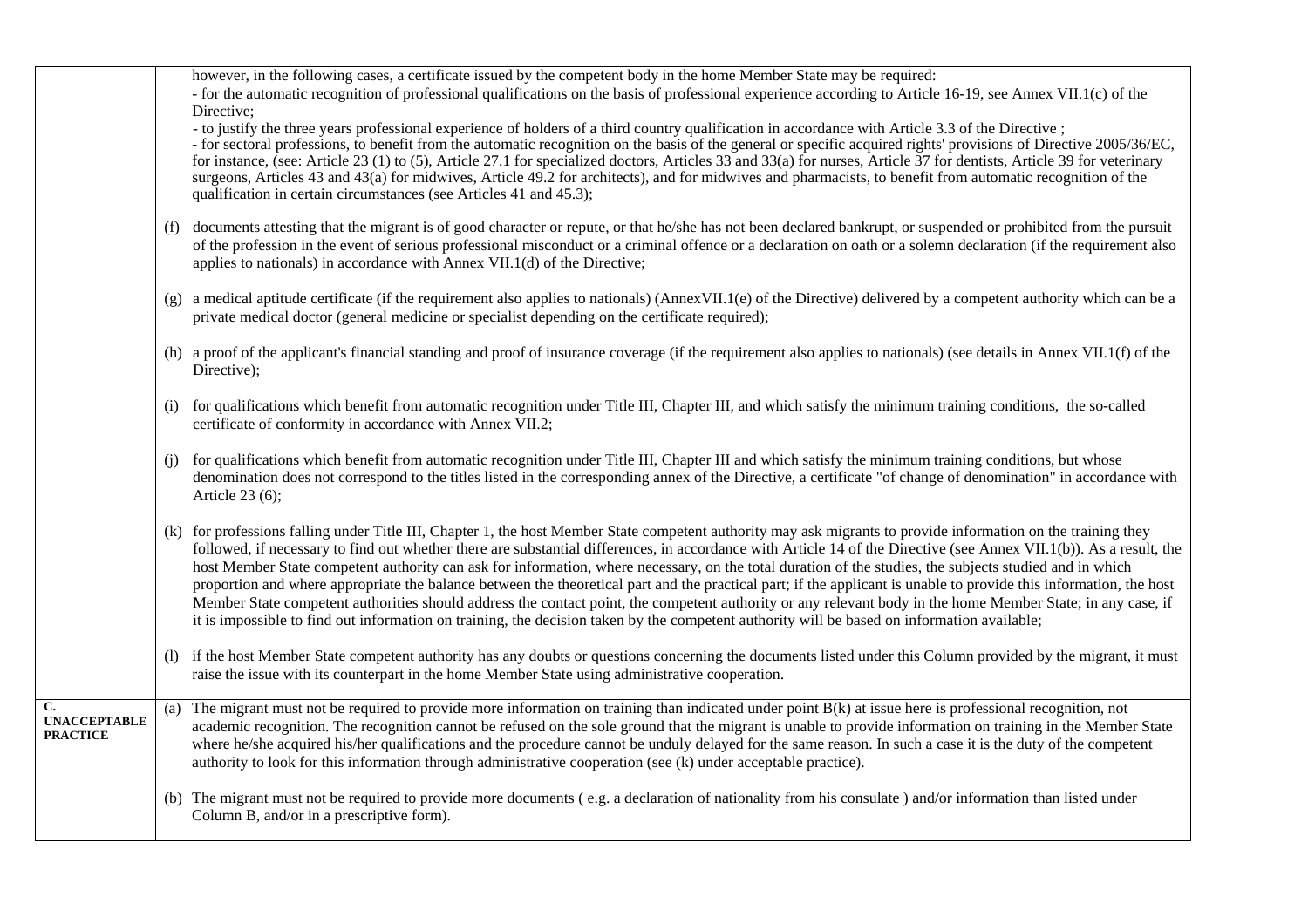|                                                   | 4. Documents that the migrant may be asked to submit to the competent authority in the host Member State<br>in case of provision of temporary services                                                                                                                                                                                                                                                                                                                                                                                                                                                                                                                                                                                                                                                                                                                                                                                                                                                                                                                                                                                                                                                                        |
|---------------------------------------------------|-------------------------------------------------------------------------------------------------------------------------------------------------------------------------------------------------------------------------------------------------------------------------------------------------------------------------------------------------------------------------------------------------------------------------------------------------------------------------------------------------------------------------------------------------------------------------------------------------------------------------------------------------------------------------------------------------------------------------------------------------------------------------------------------------------------------------------------------------------------------------------------------------------------------------------------------------------------------------------------------------------------------------------------------------------------------------------------------------------------------------------------------------------------------------------------------------------------------------------|
| A.<br><b>BEST PRACTICE</b>                        | [If the host Member State competent authority has any doubts or questions concerning the documents listed under Column B provided by the migrant, it must<br>(a)<br>raise the issue using IMI.] $11$                                                                                                                                                                                                                                                                                                                                                                                                                                                                                                                                                                                                                                                                                                                                                                                                                                                                                                                                                                                                                          |
| <b>B.</b><br><b>ACCEPTABLE</b><br><b>PRACTICE</b> | (a) A declaration (Article 7.1 of the Directive) dated and signed, indicating the intention to provide a service in the territory of the host Member State, identifying<br>the migrant (identity, address, profession, Member State of establishment), the profession he/she wants to exercise in the host Member State, as well as the<br>name of the insurance company, if any, and the contract number or other means of collective protection with regard to the professional liability.                                                                                                                                                                                                                                                                                                                                                                                                                                                                                                                                                                                                                                                                                                                                  |
|                                                   | (b) Proof of nationality (Article 7.2(a) of the Directive), for example, a copy of the identity card or passport.                                                                                                                                                                                                                                                                                                                                                                                                                                                                                                                                                                                                                                                                                                                                                                                                                                                                                                                                                                                                                                                                                                             |
|                                                   | (c) Documents attesting the legal establishment (Article 7.2(b) of the directive); see list of documents that may be provided by Member States enclosed under<br>Annex $B^{12}$ of the Code; in any case it is essential that the document clearly identifies the professional activity exercised by the migrant.                                                                                                                                                                                                                                                                                                                                                                                                                                                                                                                                                                                                                                                                                                                                                                                                                                                                                                             |
|                                                   | (d) If the document provided under B(c) does not attest that the migrant is not prohibited from exercising the profession at the moment of delivering the attestation<br>of legal establishment (Article 7.2(b)), another document to that end can be provided (e.g. extract from penal /criminal register; document from the<br>professional body).                                                                                                                                                                                                                                                                                                                                                                                                                                                                                                                                                                                                                                                                                                                                                                                                                                                                          |
|                                                   | (e) A copy of the professional qualifications (Article 7.2.c of the Directive) which are, as defined under Article 3.1(b) of the Directive, qualifications attested by<br>evidence of formal qualifications, an attestation of competence and/or professional experience.                                                                                                                                                                                                                                                                                                                                                                                                                                                                                                                                                                                                                                                                                                                                                                                                                                                                                                                                                     |
|                                                   | (f) Proof of professional experience of at least two years if neither the profession nor the training is regulated (Article 7.2(d) of the Directive). Any means of<br>proof should be accepted, hence, the migrant does not have to submit a certificate issued by a competent authority, for instance, pay slips or attestations from<br>employers must be accepted by the host Member State provided they clearly indicate the professional activity exercised. If the document provided under B(c)<br>also attests that the migrant has professional experience of two years in the Member State of establishment, no other document can be required.                                                                                                                                                                                                                                                                                                                                                                                                                                                                                                                                                                      |
|                                                   | (g) Evidence of absence of criminal conviction for professions in the security sector (e.g. an extract of criminal records).                                                                                                                                                                                                                                                                                                                                                                                                                                                                                                                                                                                                                                                                                                                                                                                                                                                                                                                                                                                                                                                                                                  |
|                                                   | (h) For professions which do not benefit from automatic recognition and for which a control of qualifications would be justified under Article 7.4 of the Directive,<br>in order to accelerate the procedure, the host Member State competent authority may, if appropriate, recommend that migrants, immediately following receipt<br>of the declaration, provide information on training followed. If within one month following receipt of the declaration, the migrant has not provided such<br>information then the host Member State competent authority must address the contact point, the competent authority of the home Member State or any<br>relevant body in the home Member State in order to find out this information.<br>If the host Member State competent authority has not recommended to migrants to provide information on training immediately following receipt of the<br>declaration then, the competent authority must, within the first month following receipt of the declaration, find out, if necessary, information on the training<br>followed by the migrant through the contact point, the competent authority of the home Member State or any relevant body in the home Member State. If, |

12 Annex B is not yet available

<sup>&</sup>lt;sup>11</sup> See footnote 8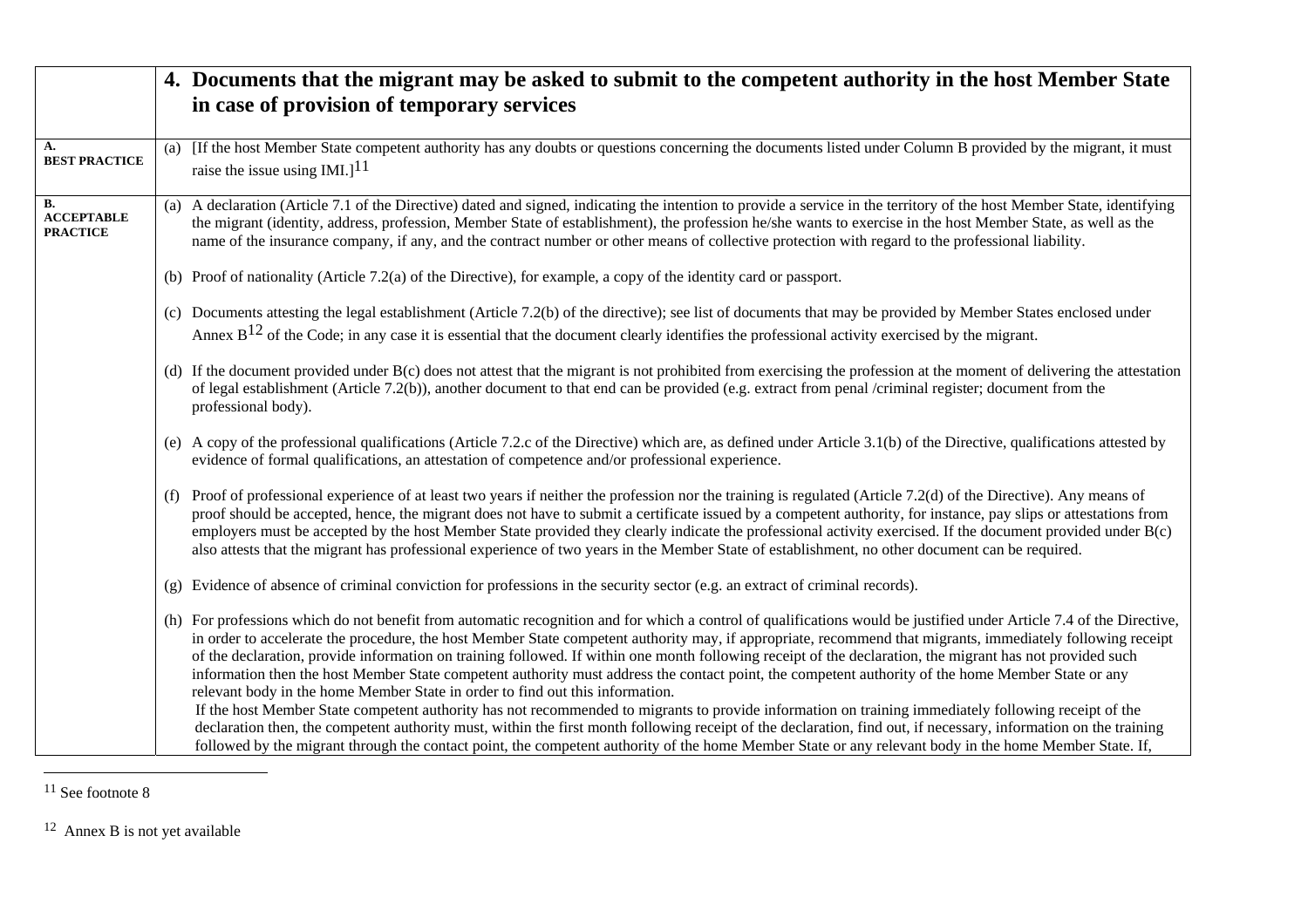|                                       |                    | despite all efforts made, the competent authority has not been able to find out this information within this month, the competent authority, may then ask the<br>migrant to provide this information. The migrant must be contacted as soon as the competent authority is certain that it is not in a position to find out any<br>information on training.<br>If no information is available, the competent authority takes the decision on the basis of documents and other information available.<br>Given that information on training is necessary only in order to identify substantial differences between training courses which are likely to be detrimental to<br>public health or safety, the competent authority can only ask for information relevant to this end among the following information: total duration of the studies, |
|---------------------------------------|--------------------|-----------------------------------------------------------------------------------------------------------------------------------------------------------------------------------------------------------------------------------------------------------------------------------------------------------------------------------------------------------------------------------------------------------------------------------------------------------------------------------------------------------------------------------------------------------------------------------------------------------------------------------------------------------------------------------------------------------------------------------------------------------------------------------------------------------------------------------------------|
|                                       |                    | the subjects studied and in which proportion and the balance between the theoretical and the practical part where appropriate.                                                                                                                                                                                                                                                                                                                                                                                                                                                                                                                                                                                                                                                                                                                |
|                                       | $\left( 1 \right)$ | For professions which do not benefit from automatic recognition and for which a control of qualifications would be justified under Article 7.4 of the Directive,<br>the host Member State competent authority may advise migrants immediately following receipt of the declaration (see point 9(ii). B(b)) to provide information<br>on professional experience, continuous professional development, seminar, all forms of training attended in addition to the initial training because in the first<br>place, this may avoid a control of qualifications for them or because, in the second place, professional experience and additional training may compensate for<br>substantial differences between qualifications and enable migrants to avoid a compensatory measure.                                                               |
|                                       | (i)                | If the host Member State competent authority has any doubts or questions concerning the documents listed under this Column provided by the migrant, it<br>must raise the issue with its counterpart in the home Member State using administrative cooperation.                                                                                                                                                                                                                                                                                                                                                                                                                                                                                                                                                                                |
| $\mathbf{C}$ .<br><b>UNACCEPTABLE</b> | (a)                | Requiring a deadline for submission of the declaration.                                                                                                                                                                                                                                                                                                                                                                                                                                                                                                                                                                                                                                                                                                                                                                                       |
| <b>PRACTICE</b>                       |                    | (b) Accepting as evidence of legal establishment only a certificate issued by a competent authority in the home Member State.                                                                                                                                                                                                                                                                                                                                                                                                                                                                                                                                                                                                                                                                                                                 |
|                                       | (c)                | Requiring for the purpose of control of qualifications more information on training than indicated under B (h).                                                                                                                                                                                                                                                                                                                                                                                                                                                                                                                                                                                                                                                                                                                               |
|                                       |                    | (d) Making submission of the documents mentioned under Column $B(i)$ a prerequisite for control of the qualification.                                                                                                                                                                                                                                                                                                                                                                                                                                                                                                                                                                                                                                                                                                                         |
|                                       |                    | (e) Requiring more documents (e.g. a copy of the insurance contract or an attestation from an insurance company with the declaration) and/or information than<br>listed under column B and /or in a prescriptive form.                                                                                                                                                                                                                                                                                                                                                                                                                                                                                                                                                                                                                        |
|                                       |                    | 5. Form in which the migrant must supply the documents requested by the competent authorities of the host<br><b>Member State</b>                                                                                                                                                                                                                                                                                                                                                                                                                                                                                                                                                                                                                                                                                                              |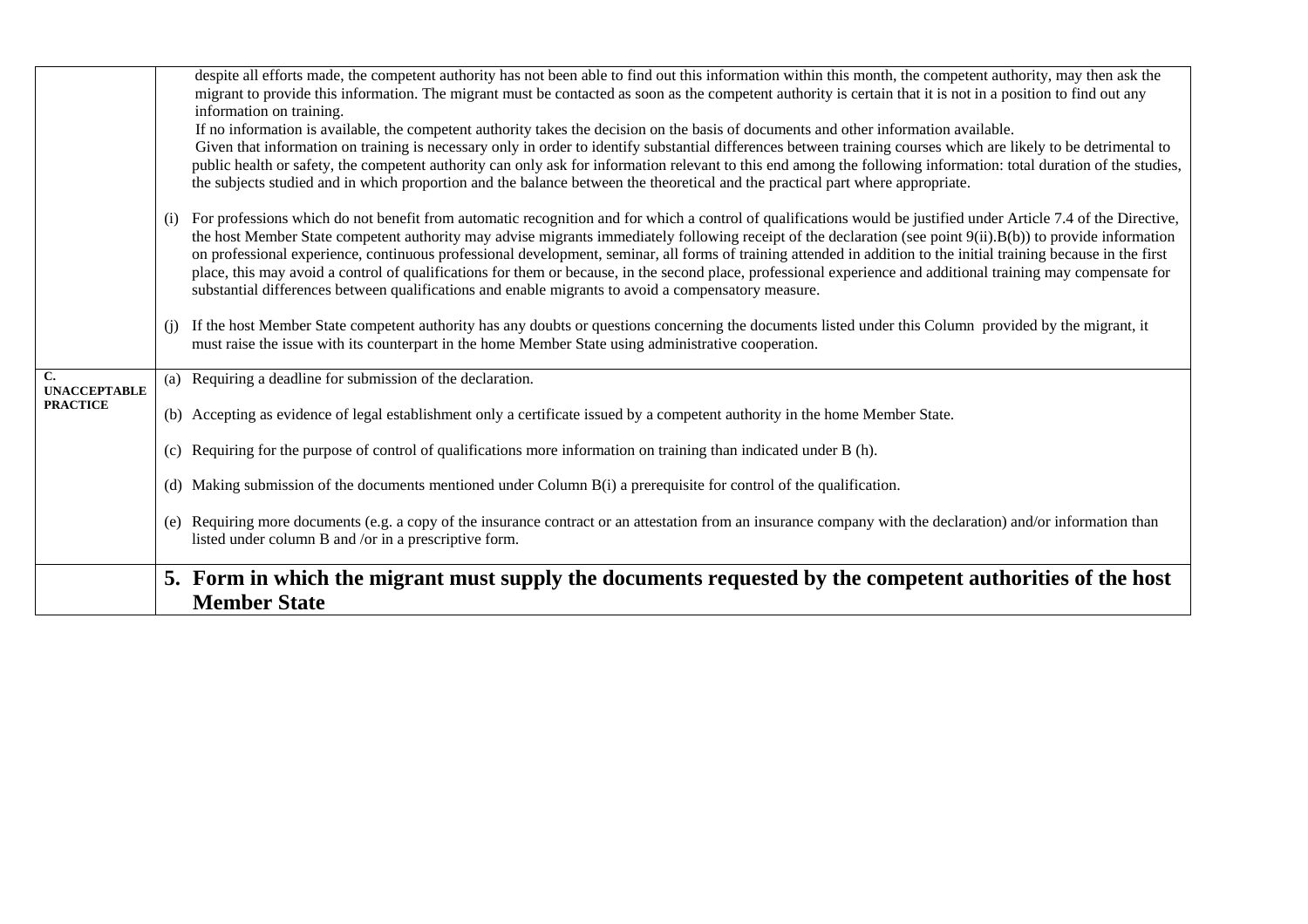| A.<br><b>BEST PRACTICE</b>                 | (a) [Ordinary photocopies: in case of justified doubts, the host Member State competent authority checks with the home Member State competent authority the<br>authenticity of the qualification and/or personal data using $IMI$ <sup>13</sup> .                                                                                                                                                                                                                                             |
|--------------------------------------------|-----------------------------------------------------------------------------------------------------------------------------------------------------------------------------------------------------------------------------------------------------------------------------------------------------------------------------------------------------------------------------------------------------------------------------------------------------------------------------------------------|
|                                            | (b) [If a certified copy cannot be provided, $14$ the host Member State competent authority may check the authenticity of the qualification, the certificate and/or<br>personal data with the home Member State competent authority using IMI] <sup>15</sup> .                                                                                                                                                                                                                                |
|                                            | (c) Accept that all documents are provided in electronic form, including in the case of temporary provision of services (declaration and accompanying documents)<br>[until 28.12.2009 see footnote] <sup>16</sup> .                                                                                                                                                                                                                                                                           |
|                                            | (d) Accept the electronic signature.                                                                                                                                                                                                                                                                                                                                                                                                                                                          |
| B.<br><b>ACCEPTABLE</b><br><b>PRACTICE</b> | Ordinary photocopies of the essential documents (professional qualifications, certificate of acquired rights, certificates on professional experience and<br>(a)<br>"personal data"): in case of doubt, the host Member State competent authority may require from the competent authority of the home Member State<br>confirmation of the authenticity of the qualification, the certificate and/or "personal data".                                                                         |
|                                            | (b) Certified photocopies of the essential documents by any authority competent to proceed to certification (professional qualifications, certificate of acquired<br>rights, certificates on professional experience and "personal information"); if a certified copy cannot be provided <sup>17</sup> , the host Member State competent<br>authority may check the content and authoriticty of the qualification, the certificate and/or "personal data" through administrative cooperation. |
|                                            | (c) For establishment, the migrant may be offered the possibility to apply for recognition through an application form (provided by the competent authority) duly<br>completed.                                                                                                                                                                                                                                                                                                               |
|                                            | The migrant may be offered the possibility to use a standard document to introduce the declaration that may be required under Article 7.1. of the Directive.<br>(d)                                                                                                                                                                                                                                                                                                                           |
|                                            | Accept that migrants send the declaration under Article 7.1 of the Directive using an electronic form.<br>(e)<br>[As from 28.12.2009 – date of implementation of the services Directive 2006/123/EC - (e) is replaced by the following: "accept that all documents are<br>provided in electronic form, including in the case of temporary provision of services (declaration and accompanying documents) for professions covered by<br>the Services Directive"].                              |

<sup>&</sup>lt;sup>13</sup> See footnote 8

<sup>15</sup> See footnote 8

<sup>14</sup> See case law C-298/99 of 21 March 2002 Commission of the European Communities v Italian Republic

<sup>&</sup>lt;sup>16</sup> Acceptance of electronic documents will become compulsory as from 28.12.2009, for professions covered by the Services Directive in accordance with Article 8 of the Services Directive (Directive 2006/123/EC).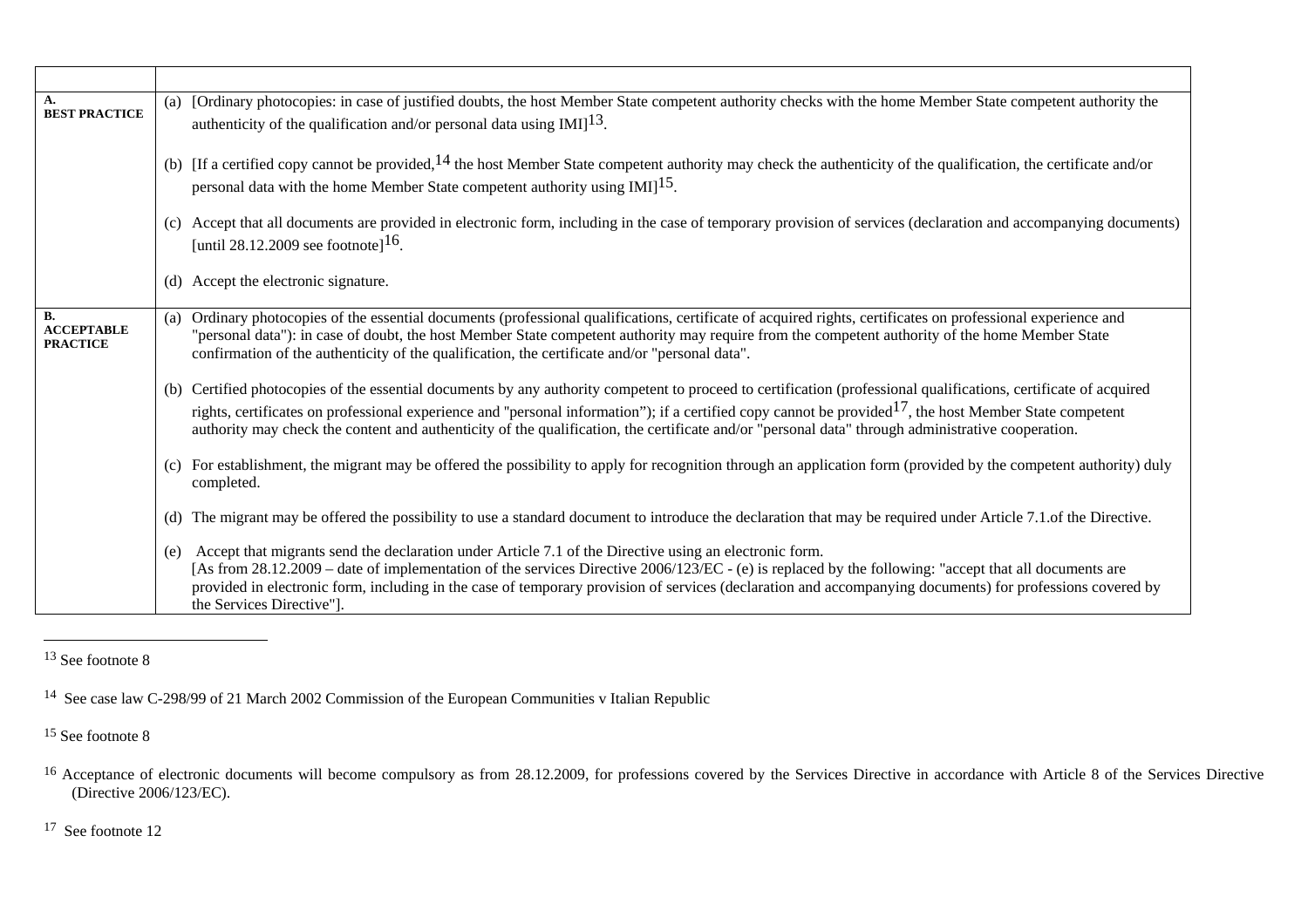| C.<br><b>UNACCEPTABLE</b><br><b>PRACTICE</b> | The migrant must not be compelled to provide the originals $18$ or documents authenticated by the consular authorities or the national administration (for<br>(a)<br>example, by means of the marginal note provided for in the Hague Convention), or to provide documents on stamp-impressed paper available only in the host<br>Member State.                                                                                                                                                                                                                                                                                          |
|----------------------------------------------|------------------------------------------------------------------------------------------------------------------------------------------------------------------------------------------------------------------------------------------------------------------------------------------------------------------------------------------------------------------------------------------------------------------------------------------------------------------------------------------------------------------------------------------------------------------------------------------------------------------------------------------|
|                                              | Denying the right of establishment or denying the right to provide services on the sole ground that the migrant has not used the standard document.<br>(b)                                                                                                                                                                                                                                                                                                                                                                                                                                                                               |
|                                              | (c) Refusal to accept the declaration under Article 7.1 of the Directive in electronic format<br>[As from 28.12.2009 – date of implementation of the services Directive 2006/123/EC - (c) is replaced by the following: "refusal to accept that all documents<br>are provided in electronic form for professions covered by the Services Directive"].                                                                                                                                                                                                                                                                                    |
|                                              | 6. Translations required by the competent authority in the host Member State                                                                                                                                                                                                                                                                                                                                                                                                                                                                                                                                                             |
| А.<br><b>BEST PRACTICE</b>                   | [No translation should be required, especially for professions falling under Title III, Chapter 3 of the Directive, given that the denomination of the qualification<br>(a)<br>is indicated in the annex to Directive 2005/36/EC; in case of doubt questions are addressed to the competent authority of the home Member State using<br>$IMI19$ .                                                                                                                                                                                                                                                                                        |
| <b>B.</b><br><b>ACCEPTABLE</b>               | Translations may only be asked for if they are genuinely $^{20}$ needed for processing the application.<br>(a)                                                                                                                                                                                                                                                                                                                                                                                                                                                                                                                           |
| <b>PRACTICE</b>                              | (b) Requests for certified or approved translations must be confined to the essential documents (professional qualifications, certificate of acquired rights, "personal<br>information", certificates on professional experience); (bearing in mind that the more certified or approved documents the migrant is required to provide, the<br>greater the costs for him/her) $21$ . However, uncertified translations must be accepted for qualifications for professions falling under Title III, Chapter 3 of the<br>Directive; in case of doubt questions are addressed to the competent authority through administrative cooperation. |
|                                              | (c) Certified translations of standard documents such as identity cards, passports, etc., may not be required.                                                                                                                                                                                                                                                                                                                                                                                                                                                                                                                           |
|                                              | (d) Certified or approved translations from the Member State of origin must be accepted by the host Member State; migrants remain free, however; to decide in<br>which Member State he/she wishes to get a certified or approved translation.                                                                                                                                                                                                                                                                                                                                                                                            |
| C.<br><b>UNACCEPTABLE</b><br><b>PRACTICE</b> | Requirements for translations which do not meet the criteria set out in column B.<br>(a)                                                                                                                                                                                                                                                                                                                                                                                                                                                                                                                                                 |

<sup>18</sup> See footnote 12

<sup>19</sup> See footnote 8

**20 Take the example of Sweden, where documents to certain authorities may be submitted in Swedish, Danish, Norwegian, Finnish, English or French.**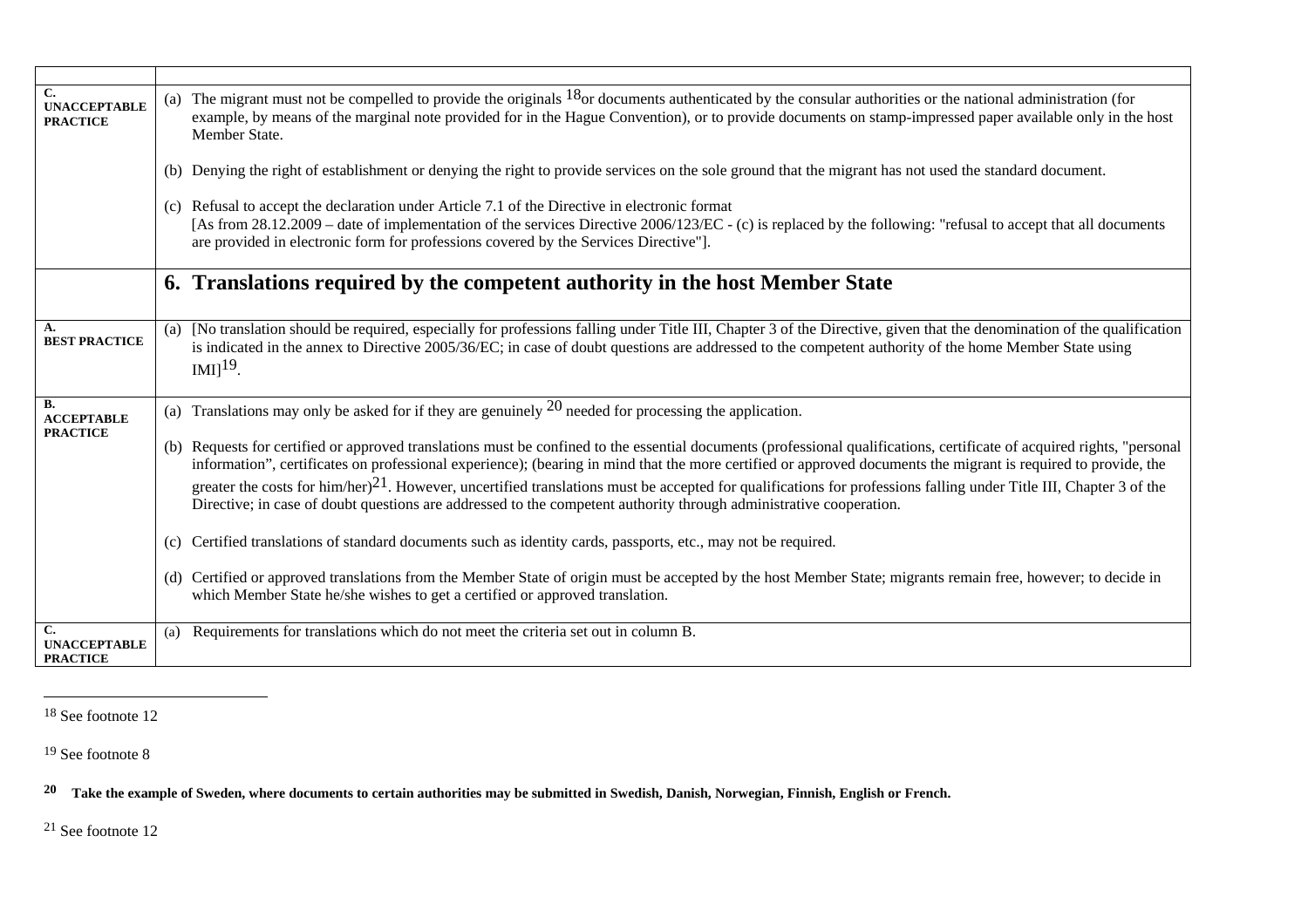|                                                   | 7. Assembling documents: time allowed and missing documents for establishment                                                                                                                                                                                                                                                                                                                                                                                                                                                                                                                                                                                                  |
|---------------------------------------------------|--------------------------------------------------------------------------------------------------------------------------------------------------------------------------------------------------------------------------------------------------------------------------------------------------------------------------------------------------------------------------------------------------------------------------------------------------------------------------------------------------------------------------------------------------------------------------------------------------------------------------------------------------------------------------------|
| A.<br><b>BEST PRACTICE</b>                        | (a) Processing of applications in less than the three or four months allowed by the Directive.                                                                                                                                                                                                                                                                                                                                                                                                                                                                                                                                                                                 |
|                                                   | (b) Processing of applications through electronic means [until 28.12.2009 see footnote] $22$ .                                                                                                                                                                                                                                                                                                                                                                                                                                                                                                                                                                                 |
| <b>B.</b><br><b>ACCEPTABLE</b><br><b>PRACTICE</b> | Upon request, before an application for recognition is introduced, the competent authorities must provide to the migrant a comprehensive list of the documents<br>(a)<br>he/she might be asked to provide in support of his/her application (on subsequent production of these documents by the candidate, the dossier should be<br>regarded as complete by the competent authority in the host Member State) unless it is duly justified to ask for further documents. If certified translations are<br>required for some documents (see point 5 of the Code), he/she must be told where they can be obtained.                                                                |
|                                                   | (b) In accordance with Article 51.1 of the Directive, the competent authority of the host Member State must acknowledge receipt of the application within one<br>month of receipt and inform the applicant of any missing document, indicating specifically what is missing (e.g.: copy of the qualification, information on the<br>total duration of the studies, the subjects studied and in which proportion; where appropriate the balance between the theoretical part and the practical part;<br>etc.); in this acknowledgement of receipt, the applicant must be reminded that the time period will not start to run until the missing documents have been<br>supplied. |
|                                                   | (c) Where a migrant specifically asks the competent authority in the host Member State whether the documents he/she has submitted are complete, he/she is<br>entitled to be given this information.                                                                                                                                                                                                                                                                                                                                                                                                                                                                            |
|                                                   | (d) For professions falling under Chapters I and II of Title III of the directive, applicants must be informed before the end of the three month period that the<br>deadline will be extended by one month unless the competent authority has clearly stated in the acknowledgement of receipt that the procedure would take 4<br>months.                                                                                                                                                                                                                                                                                                                                      |
|                                                   | (e) [As from 28.12.2009 – date of implementation of the services Directive 2006/123/EC -: "processing of applications through electronic means for professions<br>covered by the Services Directive"].                                                                                                                                                                                                                                                                                                                                                                                                                                                                         |
| C.<br><b>UNACCEPTABLE</b><br><b>PRACTICE</b>      | (a) Demands for further documents not included on the original list notified to the applicant in the acknowledgement of receipt unless duly justified or demands<br>for documents already submitted by the migrant.                                                                                                                                                                                                                                                                                                                                                                                                                                                            |
|                                                   | (b) Failure to meet the deadline fixed under the Directive.                                                                                                                                                                                                                                                                                                                                                                                                                                                                                                                                                                                                                    |
|                                                   | (c) Failure to inform or the provision of less information than that listed in column B.                                                                                                                                                                                                                                                                                                                                                                                                                                                                                                                                                                                       |
|                                                   | 8. Assembling documents: time allowed and missing documents for check of qualifications in the case of<br>provision of services (Article $7(4)$ of the Directive)                                                                                                                                                                                                                                                                                                                                                                                                                                                                                                              |

<sup>&</sup>lt;sup>22</sup> Acceptance of electronic documents will become compulsory as from 28.12.2009, for professions covered by the Services Directive, in accordance with Article 8 of the Services Directive (Directive 2006/123/EC)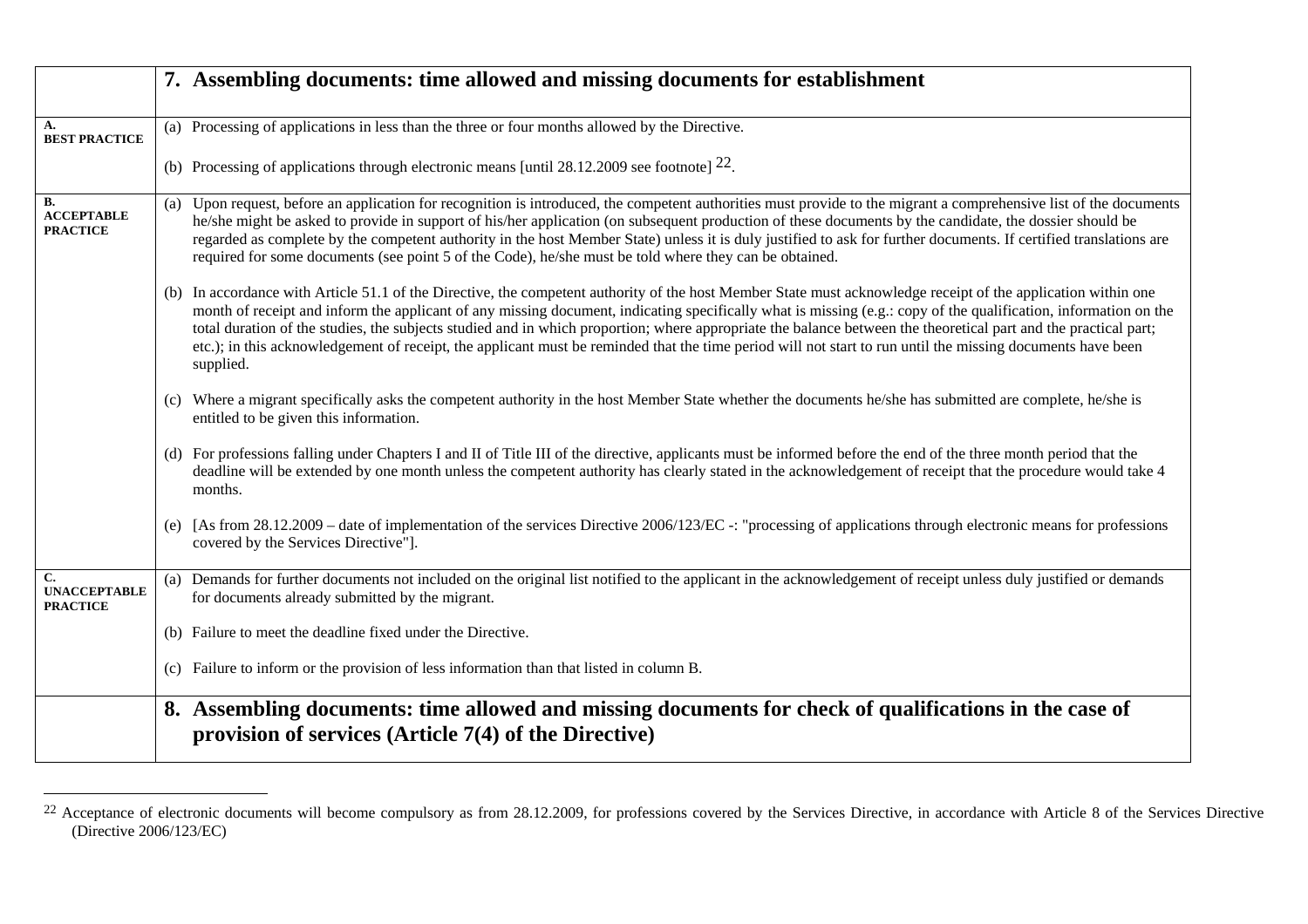| A.<br><b>BEST PRACTICE</b>                        | (a) Processing of cases under Article $7(4)$ in less than the time allowed by the Directive.                                                                                                                                                                                                                                                                                                                                                                                                                                                                                                                                                                                                                                                                                                                                                                                                                                                                                                                                                                                                                                                                                                                                        |
|---------------------------------------------------|-------------------------------------------------------------------------------------------------------------------------------------------------------------------------------------------------------------------------------------------------------------------------------------------------------------------------------------------------------------------------------------------------------------------------------------------------------------------------------------------------------------------------------------------------------------------------------------------------------------------------------------------------------------------------------------------------------------------------------------------------------------------------------------------------------------------------------------------------------------------------------------------------------------------------------------------------------------------------------------------------------------------------------------------------------------------------------------------------------------------------------------------------------------------------------------------------------------------------------------|
|                                                   | (b) Documents sent through electronic means [until 28.12.2009 see footnote] <sup>23</sup> .                                                                                                                                                                                                                                                                                                                                                                                                                                                                                                                                                                                                                                                                                                                                                                                                                                                                                                                                                                                                                                                                                                                                         |
| <b>B.</b><br><b>ACCEPTABLE</b><br><b>PRACTICE</b> | (a) A check of qualifications can only be justified in the case of regulated professions having public health or safety implications, which do not benefit from<br>automatic recognition. Such a prior check shall be possible only where the purpose of the check is to avoid serious damage to the health or safety of the service<br>recipient due to a lack of professional qualification of the service provider and where this does not go beyond what is necessary for that purpose.                                                                                                                                                                                                                                                                                                                                                                                                                                                                                                                                                                                                                                                                                                                                         |
|                                                   | (b) Immediately following receipt of the declaration, the competent authority may, for professions which do not benefit from automatic recognition and if<br>appropriate, recommend to migrants to provide information on training, professional experience, continuous professional development, and or additional<br>training/seminars. Concerning training, the competent authority may also decide to address the contact point, the home Member State competent authority or<br>any other body in order to find out this information (see $3(ii)$ B (h) (i)).                                                                                                                                                                                                                                                                                                                                                                                                                                                                                                                                                                                                                                                                  |
|                                                   | (c) A delay in adopting the decision can only be justified if one or several of the following difficulties are encountered:<br>- information listed under Article 7.1 is missing;<br>- one or several documents listed under Article 7.2, where relevant, are missing;<br>- doubt about the authenticity or veracity of one of the documents listed under Article 7.2;<br>- in situations where a check of qualifications is justified for professions which do not benefit from automatic recognition, and the competent authority has not<br>obtained from the migrant or through the contact point or the competent authority of the home Member State or any relevant body in the home Member State<br>any information on training followed by the migrant within the first month following receipt of the declaration, or needs additional information, or had just<br>received this information and had no time to examine it yet (see point 3ii.B.h).<br>The reasons for the delay must be notified in writing to the migrant; in particular, if no information on training was found, the host Member State competent<br>authority must clearly indicate the steps undertaken to obtain it and the reasons for the failure. |
|                                                   | (d) The period devoted to solve the difficulty must be kept as short as possible and should not exceed one month.                                                                                                                                                                                                                                                                                                                                                                                                                                                                                                                                                                                                                                                                                                                                                                                                                                                                                                                                                                                                                                                                                                                   |
|                                                   | (e) The two months deadline within which the competent authority must reach a decision runs as from the moment where the difficulty encountered has been<br>solved (e.g. the home Member State competent authority has confirmed the authenticity of the document, or the migrant has provided information on training<br>or the host Member State competent authority has obtained information on training itself, etc.). If despite all efforts made, it was absolutely impossible for the<br>host Member State competent authority to solve the difficulty within this one-month period, the competent authority must take a decision within two months<br>following the end of this one-month period.                                                                                                                                                                                                                                                                                                                                                                                                                                                                                                                           |
|                                                   | (f). If the difficulty cannot be solved speedily, the decision should be taken on the basis of documents and information available.                                                                                                                                                                                                                                                                                                                                                                                                                                                                                                                                                                                                                                                                                                                                                                                                                                                                                                                                                                                                                                                                                                 |
|                                                   | (g) The decision, by which a compensatory measure is imposed on the migrant, must contain information mentioned under point $7(ii)B(C)$ and $8.B(C)$ .                                                                                                                                                                                                                                                                                                                                                                                                                                                                                                                                                                                                                                                                                                                                                                                                                                                                                                                                                                                                                                                                              |
|                                                   | (h) [As from 28.12.2009 - date of implementation of the services Directive 2006/123/EC -: "Documents sent through electronic means for professions covered by<br>the services Directive "].                                                                                                                                                                                                                                                                                                                                                                                                                                                                                                                                                                                                                                                                                                                                                                                                                                                                                                                                                                                                                                         |

<sup>&</sup>lt;sup>23</sup> Acceptance of electronic documents will become compulsory as from 28.12.2009, for professions covered by the Services Directive, in accordance with Article 8 of the Services Directive (Directive 2006/123/EC)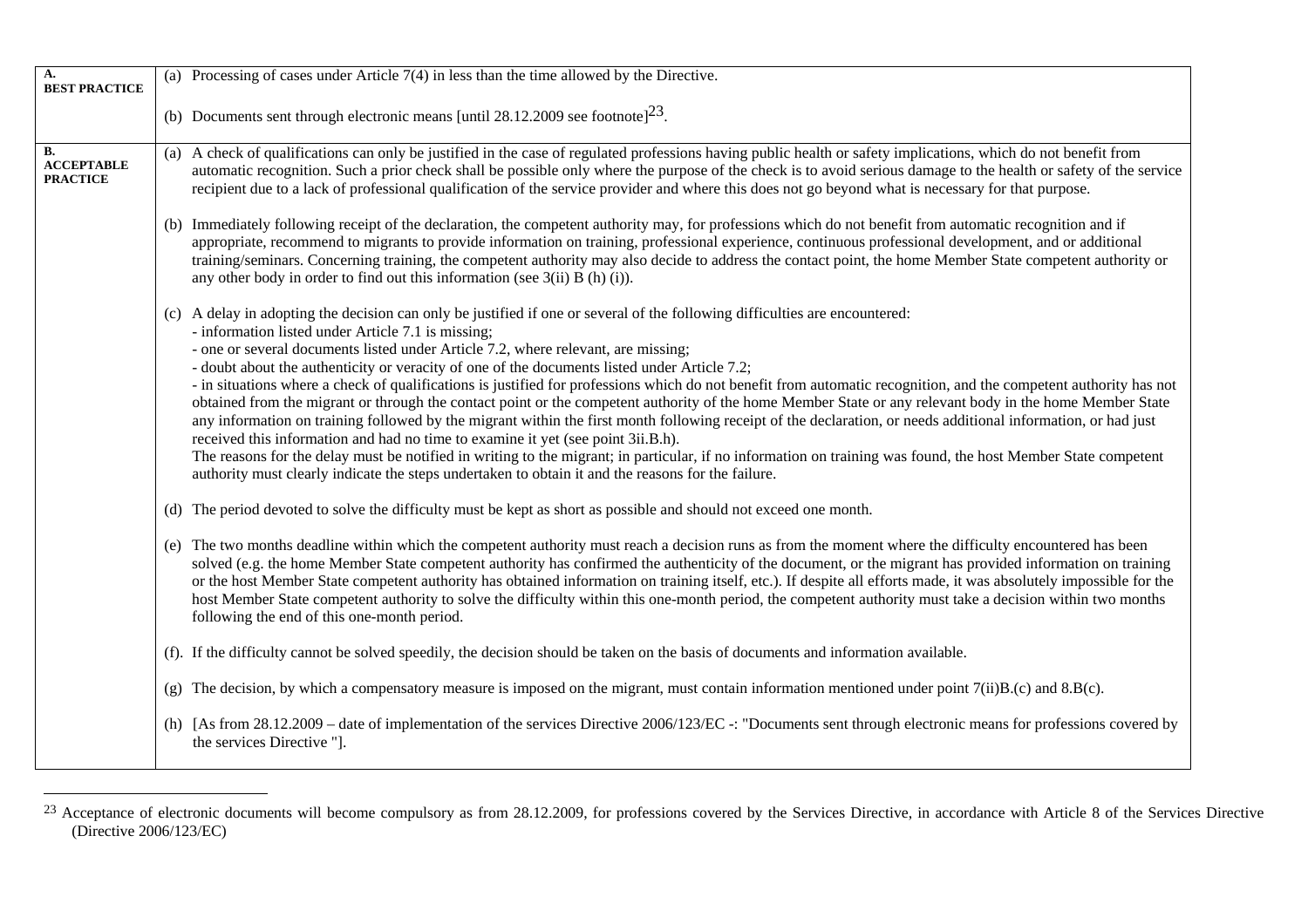| ~<br><b>UNACCEPTABLE</b> | Demanding documents not listed under 3.ii.B.<br>(a             |  |
|--------------------------|----------------------------------------------------------------|--|
| <b>PRACTICE</b>          | Unduly delaying the adoption of the decision.<br>(b)           |  |
|                          | (c) Give less information than indicated under column $B(g)$ . |  |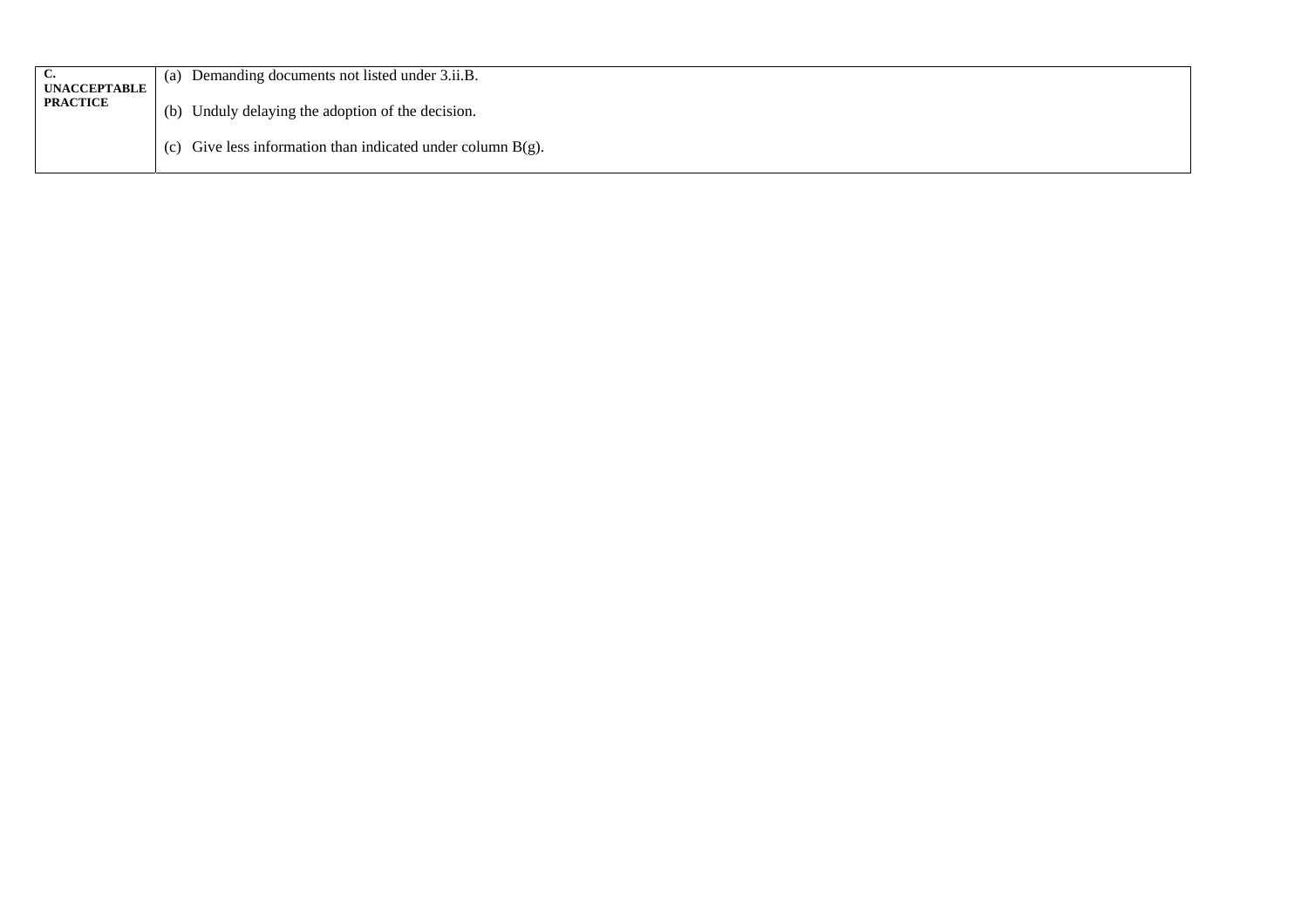#### **III. COMPENSATION MEASURES**

|                                            | 9. Aptitude test for establishment in the host Member State                                                                                                                                                                                                                                             |
|--------------------------------------------|---------------------------------------------------------------------------------------------------------------------------------------------------------------------------------------------------------------------------------------------------------------------------------------------------------|
| А.<br><b>BEST PRACTICE</b>                 | (a) Frequency: according to demand, more than 2 sessions a year.                                                                                                                                                                                                                                        |
|                                            | (b) Preparation: upon request, provision by the competent authority or the contact point of information on any preparatory courses provided, lists of recommended<br>reading and sample test papers.                                                                                                    |
|                                            | (c) In case of difficulties in enrolling for the test, the contact point and/or the competent authority assists the migrant.                                                                                                                                                                            |
| В.<br><b>ACCEPTABLE</b><br><b>PRACTICE</b> | (a) Frequency: according to demand, at least two sessions a year; for seasonal activities <sup>24</sup> several tests must be organised and these tests must be concentrated in<br>the first part of the season.                                                                                        |
|                                            | (b) A list of the national bodies responsible for organising aptitude tests must be made available to the candidate by the competent authority.                                                                                                                                                         |
|                                            | (c) In order to enable the migrant to make a choice between a test and a training period, he/she must be informed, without delay, by the competent authority, of<br>the essential element concerning the content and organisation of the test (time allowed, written and/or oral tests, options, etc.). |
|                                            | (d) Once the migrant has opted for the test, he/she must be notified, without delay, by the competent authority of the administrative formalities to be completed in<br>order to enrol for the aptitude test; it must be possible to provide an enrolment form for the aptitude test.                   |
|                                            | (e) Migrants are allowed to resit the test. The rules governing the number of times candidates may take the test should take account of national practice (with due<br>regard for the principle of non-discrimination).                                                                                 |
| C.<br><b>UNACCEPTABLE</b>                  | (a) Frequency: less than two sessions a year; for seasonal activities, less than indicated under Column $B(a)$ .                                                                                                                                                                                        |
| <b>PRACTICE</b>                            | (b) Provision of less information than that listed in column B.                                                                                                                                                                                                                                         |
|                                            | (c) To impose a compensation measure without having offered the migrant the possibility to demonstrate that he/she has acquired knowledge or competence<br>lacking through professional experience, additional training and/or continuous professional development and/or participation in seminar.     |
|                                            | Aptitude test for provision of temporary services in the host Member State<br>10.                                                                                                                                                                                                                       |
| А.<br><b>BEST PRACTICE</b>                 | (a) Preparation: upon request, provision by the competent authority or the contact point of information on any preparatory courses provided, lists of recommended<br>reading and sample test papers.                                                                                                    |

<sup>&</sup>lt;sup>24</sup> In particular for ski instructors, as requested in the decisions granting derogations (http://ec.europa.eu/internal\_market/qualifications/general-system\_otherprof\_ski\_instructors\_en.htm)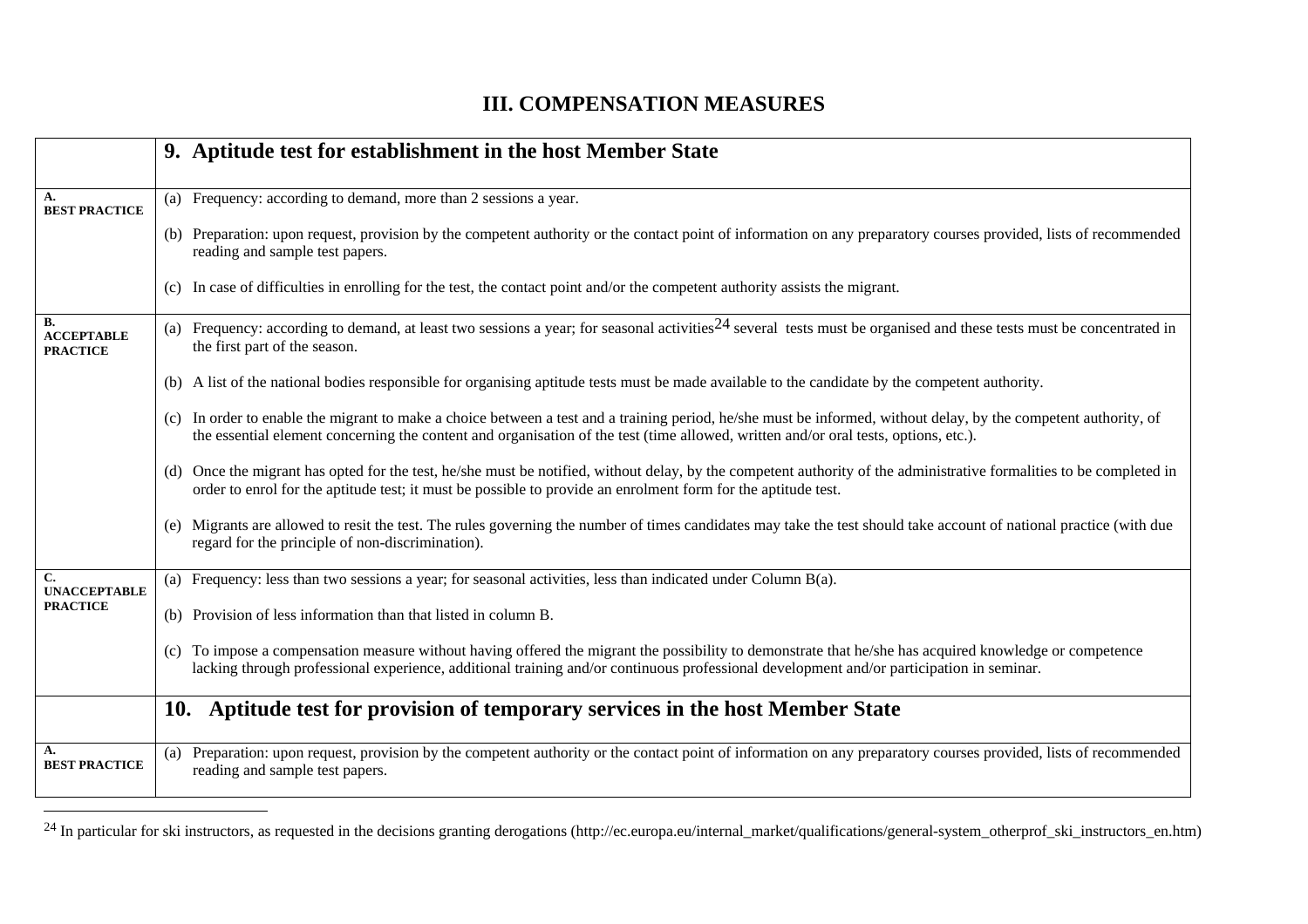|                                              | (b) In case of difficulties in enrolling for the test, the contact point and/or the competent authority assists the migrant.                                                                                                                                                                                                                                                                                                                                                           |
|----------------------------------------------|----------------------------------------------------------------------------------------------------------------------------------------------------------------------------------------------------------------------------------------------------------------------------------------------------------------------------------------------------------------------------------------------------------------------------------------------------------------------------------------|
|                                              | (c) The migrant should have the possibility to resit the test within a month following failure.                                                                                                                                                                                                                                                                                                                                                                                        |
| В.<br><b>ACCEPTABLE</b><br><b>PRACTICE</b>   | If the migrant has not provided with the declaration any information about professional experience, additional training and/or continuous professional<br>(a)<br>development and/or participation in seminars, he/she must be offered in the first place the possibility to demonstrate that he/she has acquired the knowledge or<br>competence lacking through this professional experience, continuous professional development and/or additional training and/or seminars.          |
|                                              | (b) Frequency of the test: depending on needs given that the test must take place within one month following adoption of the decision to impose it.                                                                                                                                                                                                                                                                                                                                    |
|                                              | (c) In the decision requiring the migrant to prove that he/she has acquired the lacking knowledge through a test, candidates must be informed of the date, the place<br>of the test, the content and organisation of the test (time allowed, written and/or oral tests, options, etc.). The decision must also indicate that if all the<br>arrangements for the test have not been concluded, including the results of the test, within one month the migrant can provide the service. |
|                                              | (d) Migrants are allowed to resit the test. In such cases, migrants do not have to restart the whole process; a new test should be organised as soon as possible. The<br>rules governing the number of times candidates may take the test should take account of national practice (with due regard for the principle of non-<br>discrimination).                                                                                                                                      |
| C.<br><b>UNACCEPTABLE</b><br><b>PRACTICE</b> | To impose a compensation measure without having offered the migrant the possibility to demonstrate that he/she has acquired knowledge or competence<br>(a)<br>lacking through professional experience, additional training and/or continuous professional development and/or participation in seminars.                                                                                                                                                                                |
|                                              | (b) Giving less information, or less rights than mentioned under Column B.                                                                                                                                                                                                                                                                                                                                                                                                             |
|                                              | 11. Adaptation period for establishment in the host Member State                                                                                                                                                                                                                                                                                                                                                                                                                       |
|                                              |                                                                                                                                                                                                                                                                                                                                                                                                                                                                                        |
| A.<br><b>BEST PRACTICE</b>                   | Upon request, lessons drawn from successful adaptation periods are passed on to the migrant for information (lists of recommended books, for example) by<br>(a)<br>the competent authority or the contact point.                                                                                                                                                                                                                                                                       |
|                                              | (b) As far as possible, the migrant should be free to choose a training supervisor and the place where the adaptation period will be spent.                                                                                                                                                                                                                                                                                                                                            |
|                                              | (c) In case of difficulties in finding a place for the adaptation period, the contact point and/or the competent authority assists the migrant.                                                                                                                                                                                                                                                                                                                                        |
| В.<br><b>ACCEPTABLE</b><br><b>PRACTICE</b>   | In order to enable the migrant to make a choice between a test and a training period, he/she must be notified, without delay, by the competent authority of the<br>(a)<br>essential elements concerning the content and organisation of the adaptation period.                                                                                                                                                                                                                         |
|                                              | (b) Once the migrant has opted for the adaptation period, he/she must be notified, without delay, by the competent authority of the administrative formalities to be<br>completed for enrolment for the adaptation period.                                                                                                                                                                                                                                                             |
|                                              | (c) Where this is possible within the host country's national structures, the migrant may receive payment during the adaptation period; however, this does not<br>constitute a right; in any case he/she must receive information on this issue.                                                                                                                                                                                                                                       |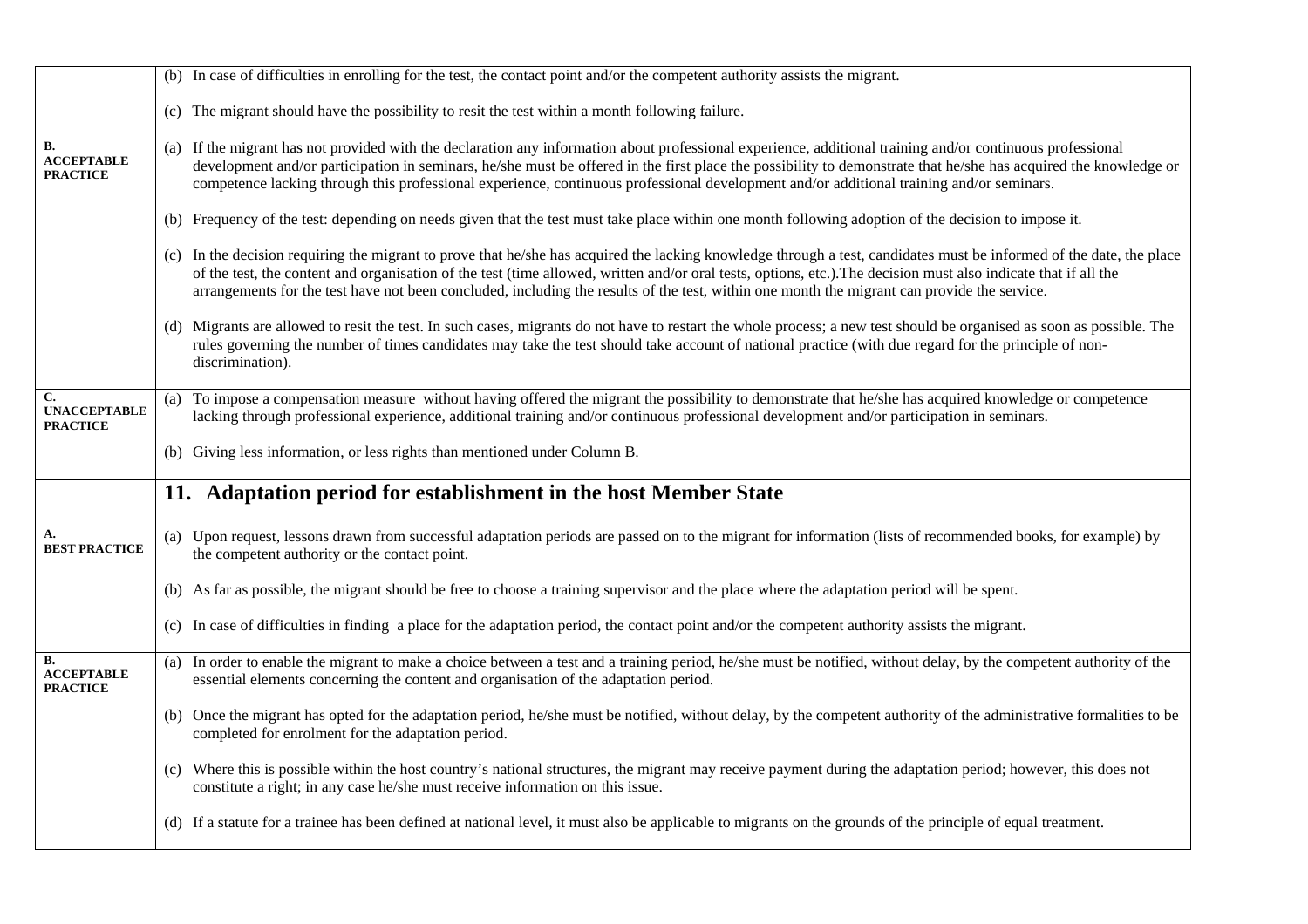|                                                          | The host Member State may confer responsibility for organising adaptation periods on authorised establishments and/or training supervisors. However, the<br>(e)<br>arrangements for the adaptation period should not be so daunting that they constitute an indirect and disproportionate obstacle for the migrant (e.g.: too far to<br>travel to the place of the training period, over-restrictive conditions, etc.).<br>A list of establishments/people responsible for adaptation periods for the profession that the migrant wishes to exercise should be made available to him.                                                                                                             |
|----------------------------------------------------------|---------------------------------------------------------------------------------------------------------------------------------------------------------------------------------------------------------------------------------------------------------------------------------------------------------------------------------------------------------------------------------------------------------------------------------------------------------------------------------------------------------------------------------------------------------------------------------------------------------------------------------------------------------------------------------------------------|
| $\mathbf{C}$ .<br><b>UNACCEPTABLE</b><br><b>PRACTICE</b> | To impose a compensation measure without having offered the migrant the possibility to demonstrate that he/she has acquired knowledge or competence<br>(a)<br>lacking through professional experience, additional training and/or continuous professional development and/or participation in seminars.                                                                                                                                                                                                                                                                                                                                                                                           |
|                                                          | (b) Provision of less information than that listed in column B.                                                                                                                                                                                                                                                                                                                                                                                                                                                                                                                                                                                                                                   |
|                                                          | 12. Adaptation period for provision of temporary services in the host Member State                                                                                                                                                                                                                                                                                                                                                                                                                                                                                                                                                                                                                |
| А.<br><b>BEST PRACTICE</b>                               | (a) Upon request, lessons drawn from successful adaptation periods are passed on to the migrant for information (lists of recommended books, for example) by<br>the competent authority or the contact point.                                                                                                                                                                                                                                                                                                                                                                                                                                                                                     |
| <b>B.</b><br><b>ACCEPTABLE</b><br><b>PRACTICE</b>        | (a) If the migrant has not provided with the declaration any information about professional experience, additional training and/or continuous professional<br>development and/or participation in seminars, he/she must be offered in the first place the possibility to demonstrate that he/she has acquired the knowledge or<br>competence lacking through professional experience, continuous professional development and/or additional training and/or seminars.                                                                                                                                                                                                                             |
|                                                          | (b) In the decision requiring the migrant to prove that he/she has acquired the missing knowledge through an adaptation period, candidates must be informed of<br>the starting date, the place, the duration, the content of the training period; he/she must also receive information on payment and on the statute). The adaptation<br>period must be completed and the results communicated within one month of that decision; as a result, an adaptation period can only be proposed if its<br>duration does not exceed the one month deadline; the decision must also indicate that if the adaptation period has not been organised within one month the<br>migrant can provide the service. |
|                                                          | The arrangements for the adaptation period should not be so daunting that they constitute an indirect and disproportionate obstacle for the migrant.<br>(c)                                                                                                                                                                                                                                                                                                                                                                                                                                                                                                                                       |
|                                                          | (d) Where this is possible within the host country's national structures, the migrant may receive payment during the adaptation period; however, this does not<br>constitute a right; in any case he/she must receive information on this issue.                                                                                                                                                                                                                                                                                                                                                                                                                                                  |
|                                                          | (e) If a statute for a trainee has been defined at national level, it must also be applicable to migrants on the grounds of the principle of equal treatment.                                                                                                                                                                                                                                                                                                                                                                                                                                                                                                                                     |
| C.<br><b>UNACCEPTABLE</b><br><b>PRACTICE</b>             | (a) To impose a compensation measure without having offered the migrant the possibility to demonstrate that he/she has acquired knowledge or competence<br>lacking through professional experience, additional training and/or continuous professional development and/or participation in seminars.                                                                                                                                                                                                                                                                                                                                                                                              |
|                                                          | (b) Provision of less information than that listed in column B.                                                                                                                                                                                                                                                                                                                                                                                                                                                                                                                                                                                                                                   |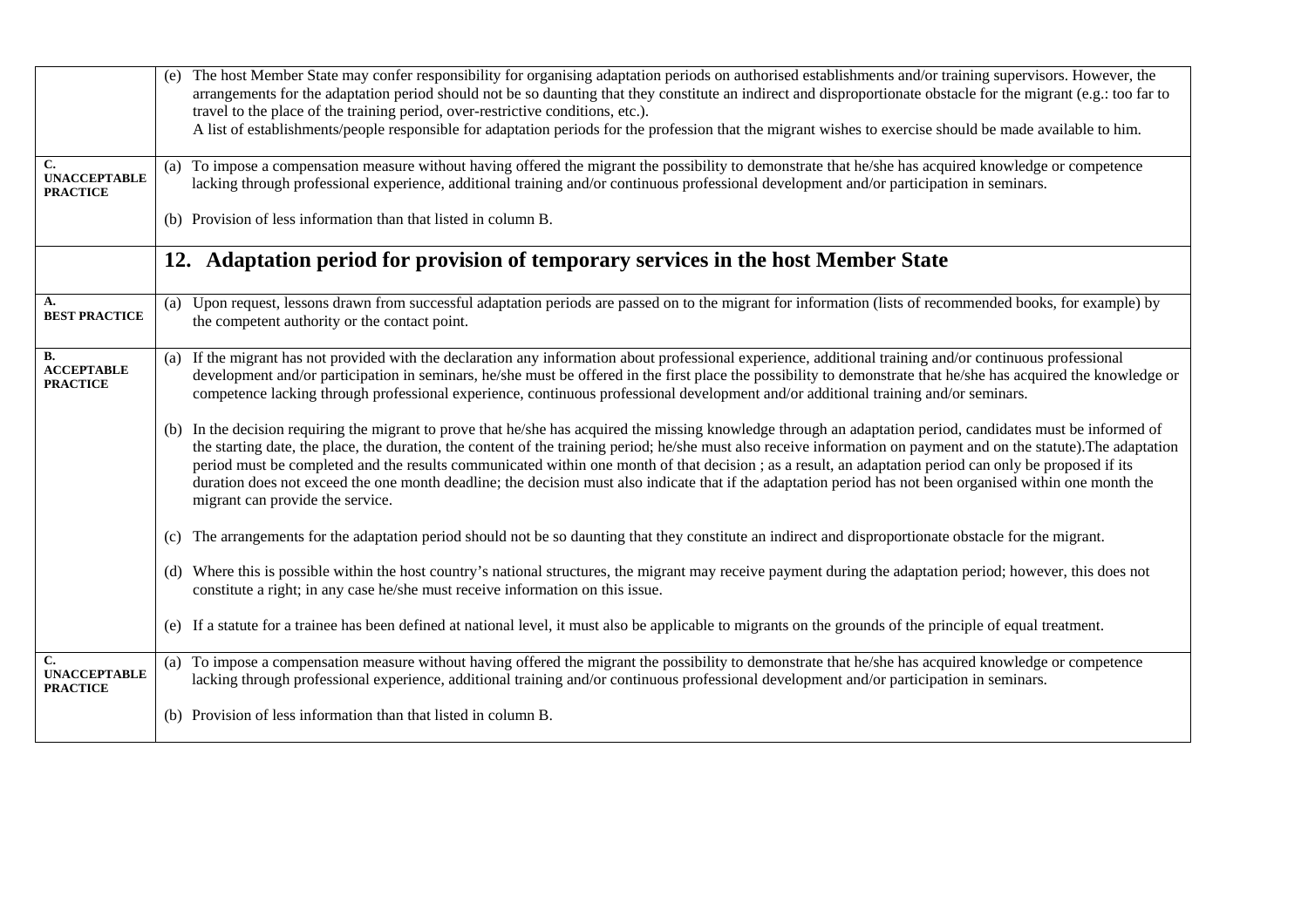## **IV. CHARGES**

|                                            | 13. Charges to be paid by the migrant in the host Member State in case of establishment and in case of control<br>of qualifications under Article 7.4 (provision of services) |
|--------------------------------------------|-------------------------------------------------------------------------------------------------------------------------------------------------------------------------------|
| A.<br><b>BEST PRACTICE</b>                 | (a) No charges.                                                                                                                                                               |
| В.<br><b>ACCEPTABLE</b><br><b>PRACTICE</b> | The migrant may be required to pay charges for the processing of his/her application, aptitude test or adaptation period, provided that the following conditions are<br>met:  |
|                                            | the charges should not exceed the real cost of the service provided;<br>(a)                                                                                                   |
|                                            | the charges should be comparable to those paid by nationals of the host Member State in similar circumstances;<br>(b)                                                         |
|                                            | the charges must not be set at a level which would make it impossible in practice to exercise the rights provided for in the Directives;<br>(c)                               |
|                                            | flat-rate charges may be imposed provided that they can be justified by reference to the average cost of processing an application.<br>(d)                                    |
| $\mathbf{C}$<br><b>UNACCEPTABLE</b>        | (a) Levying charges which do not meet the criteria listed in column B.                                                                                                        |
| <b>PRACTICE</b>                            | (b) Levying charges in relation to the declaration under Article 7 (free provision of services); this does not apply to cases falling under Article 7§4.                      |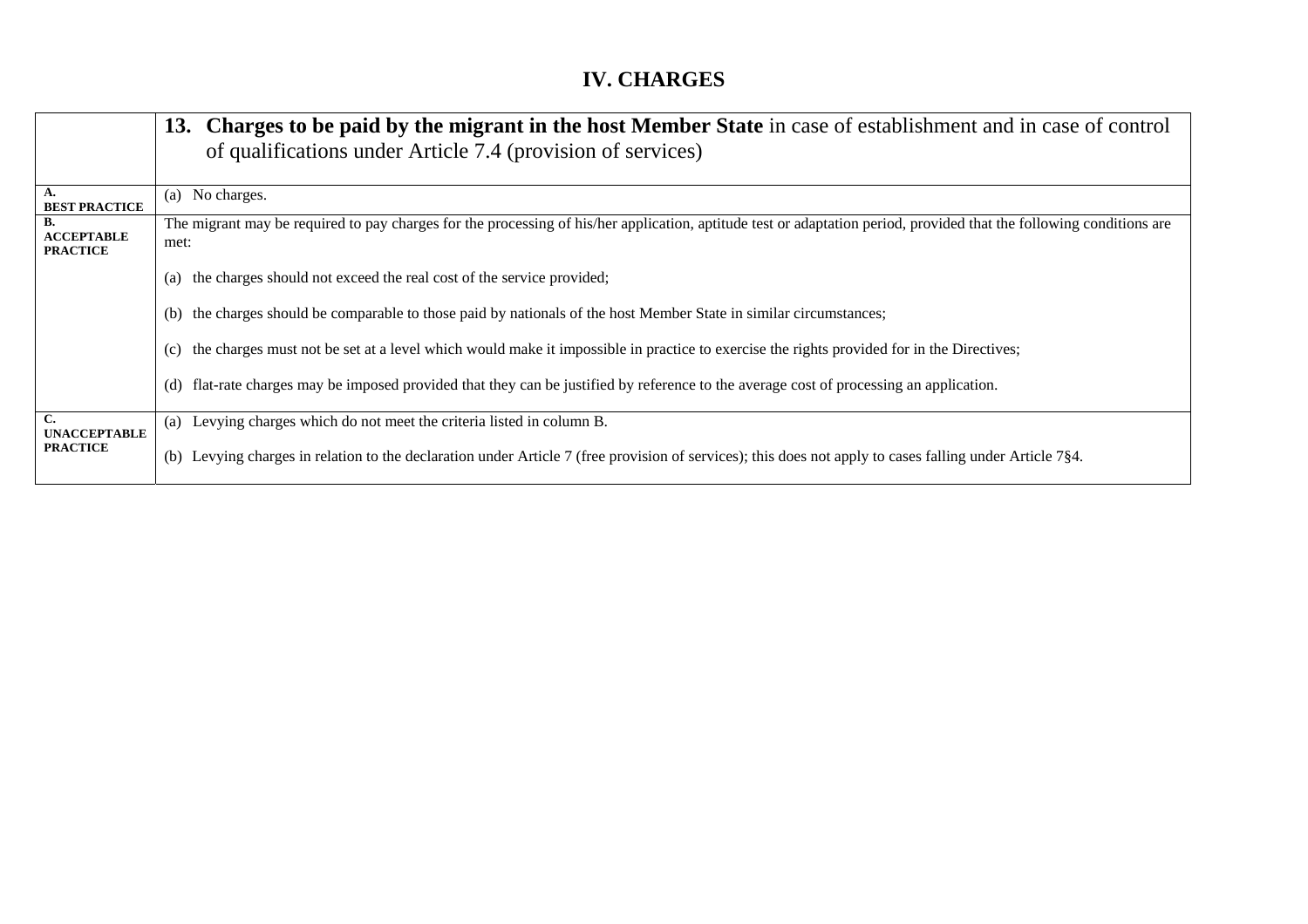### **V. RULES ON REASONED DECISIONS AND APPEALS**

|                                | 14. Rules on reasoned decisions and appeals                                                                                                                                                                                                                                                                                                                                                                       |
|--------------------------------|-------------------------------------------------------------------------------------------------------------------------------------------------------------------------------------------------------------------------------------------------------------------------------------------------------------------------------------------------------------------------------------------------------------------|
| A.<br><b>BEST PRACTICE</b>     | The decision adopted by the competent authority mentions the migrant's right of appeal, specifying the procedure to be followed and especially the time limit<br>(a)<br>for lodging an appeal in the Member State concerned.                                                                                                                                                                                      |
|                                | The migrant is informed of non judicial procedures and especially is given the website address of SOLVIT.<br>(b)                                                                                                                                                                                                                                                                                                  |
| <b>B.</b><br><b>ACCEPTABLE</b> | (a) Reasons must be given for all decisions taken.                                                                                                                                                                                                                                                                                                                                                                |
| <b>PRACTICE</b>                | The migrant must be informed by the competent authority of the legal (or administrative) right of appeal open to him, setting out the procedure to be followed<br>(b)<br>and the time limit for appeals in the Member State concerned; he/she should also be informed of the consequences of failure on the part of the authority<br>responsible for processing the application to reply within the time allowed. |
|                                | Upon request of the migrant, the contact point gives further information on SOLVIT <sup>25</sup> and, if requested, provides assistance.<br>(c)                                                                                                                                                                                                                                                                   |
| <b>UNACCEPTABLE</b>            | Failure to provide reasons or satisfactory reasons. Arguments based on "academic recognition" are not acceptable.<br>(a)                                                                                                                                                                                                                                                                                          |
| <b>PRACTICE</b>                | No information on the migrant's right of appeal.<br>(b)                                                                                                                                                                                                                                                                                                                                                           |

<sup>25</sup> http://ec.europa.eu/solvit/index.htm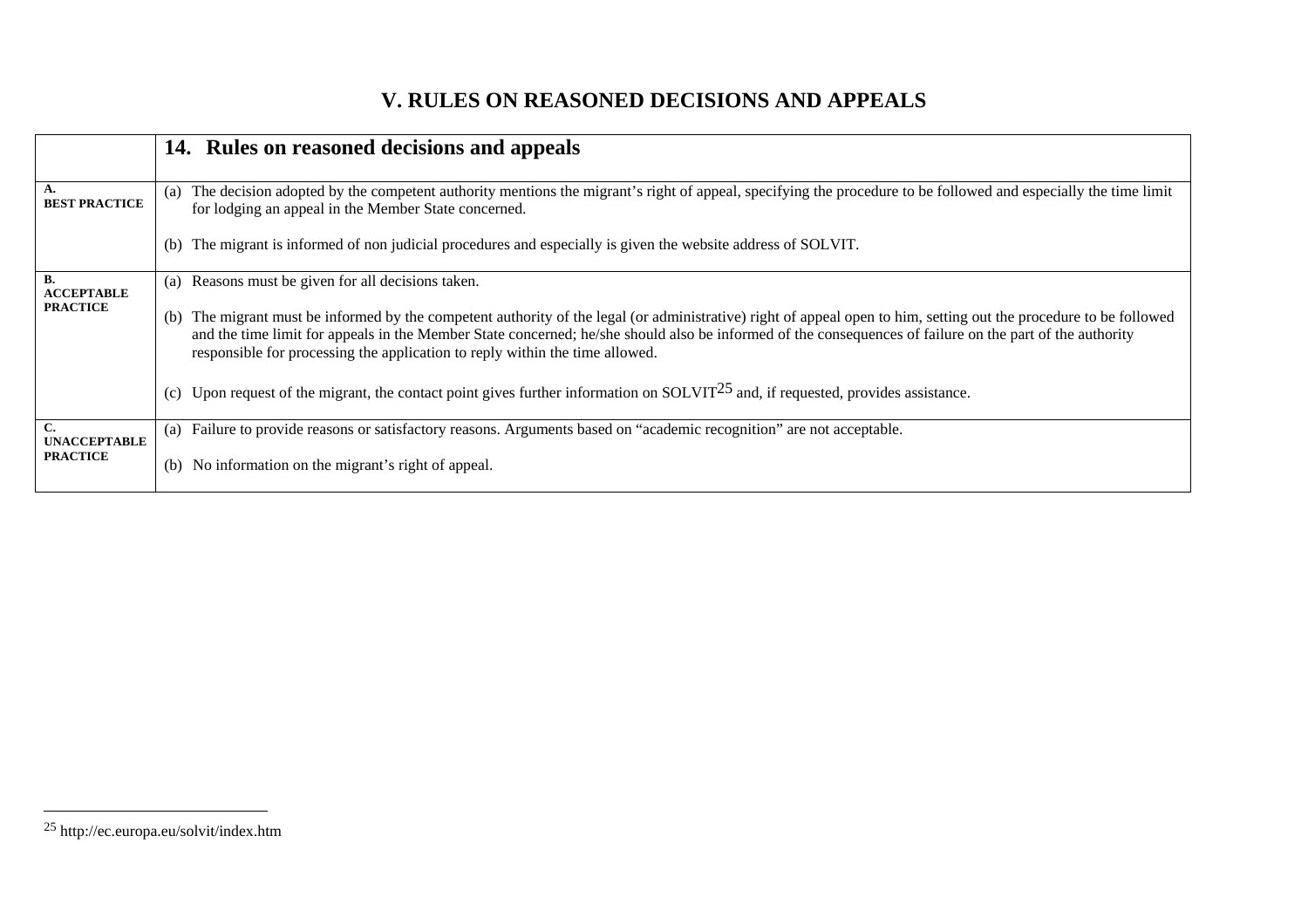#### **VI. COORDINATION**

|                         | 15. Coordination                                                                                                                                   |
|-------------------------|----------------------------------------------------------------------------------------------------------------------------------------------------|
| <b>BEST PRACTICE</b>    | (a) Regular meetings between competent authorities dealing with different professions within a Member State with a view to exchanging experiences. |
|                         | (b) Network of contact points at EU level.                                                                                                         |
| В.<br><b>ACCEPTABLE</b> | (a) Regular contact at national level between national coordinators and the competent authorities directly or indirectly through intermediaries.   |
| <b>PRACTICE</b>         | (b) Contact between coordinators of different Member States at EU level.                                                                           |
|                         | (c) Regular contact between contact points.                                                                                                        |
| <b>UNACCEPTABLE</b>     | Less contact or coordination than mentioned under Column B.<br>(a)                                                                                 |
| <b>PRACTICE</b>         |                                                                                                                                                    |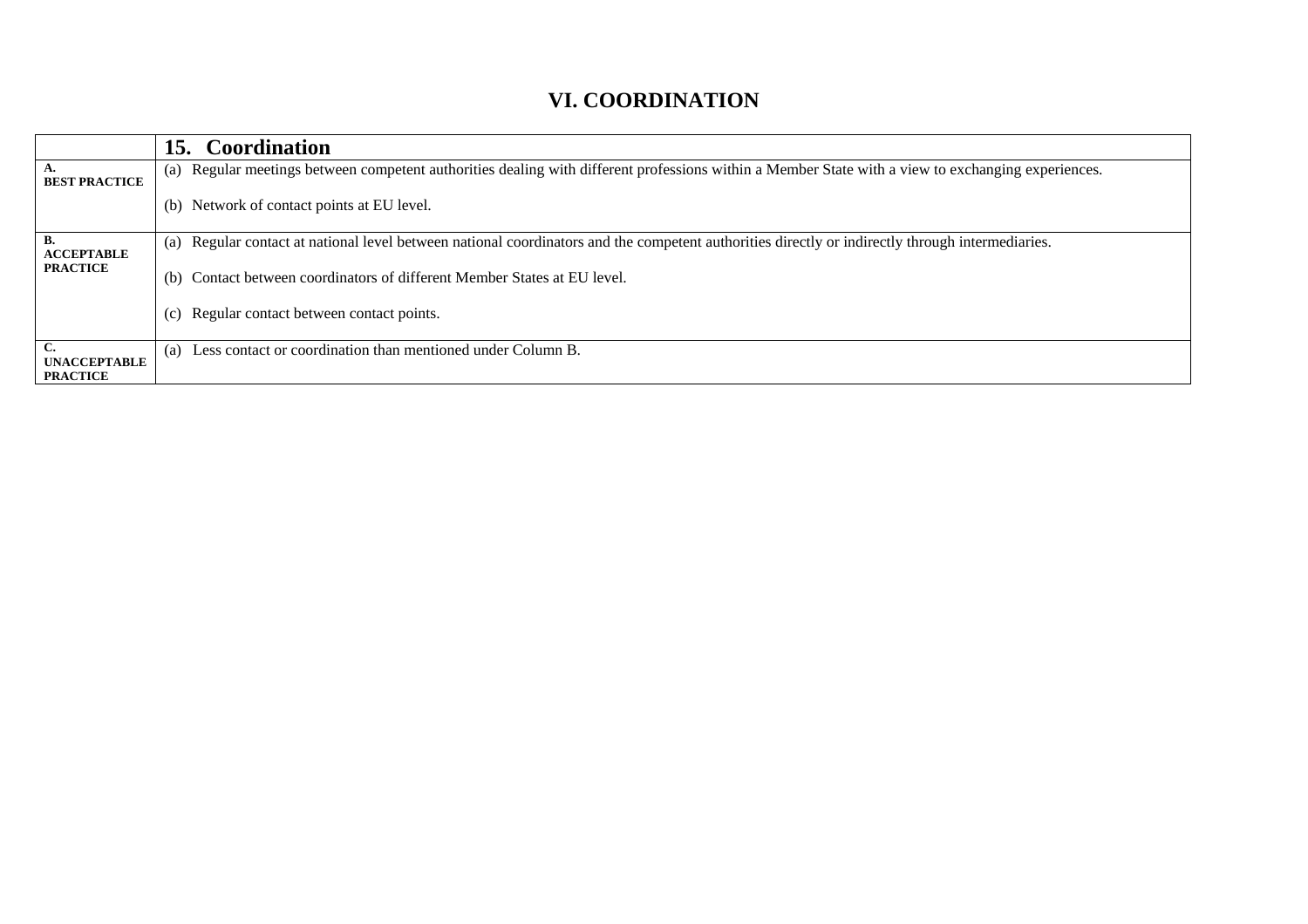### **VII. LINGUISTICS KNOWLEDGE**

|                                              | 16. Linguistics knowledge                                                                                                                                                                                                                                                                                                                                                                                                                                                                                                                                                                                                                                                                                                                                                                                                     |
|----------------------------------------------|-------------------------------------------------------------------------------------------------------------------------------------------------------------------------------------------------------------------------------------------------------------------------------------------------------------------------------------------------------------------------------------------------------------------------------------------------------------------------------------------------------------------------------------------------------------------------------------------------------------------------------------------------------------------------------------------------------------------------------------------------------------------------------------------------------------------------------|
| <b>BEST PRACTICE</b>                         | In case of doubt, about the accuracy of the qualification or of the document supporting linguistics knowledge, the host Member State competent authority may<br>(a)<br>require from the competent authority of the home Member State confirmation of the accuracy of the qualification or of the document supporting linguistics<br>knowledge using administrative cooperation [and IMI] $^{26}$ .                                                                                                                                                                                                                                                                                                                                                                                                                            |
| В.<br><b>ACCEPTABLE</b><br><b>PRACTICE</b>   | The recognition of professional qualifications cannot be subject to linguistics knowledge unless it belongs to the qualifications (e.g; speech therapists).<br>Languages requirements must not exceed what is necessary and proportionate for practising the profession in the host Member State. It can only be considered on<br>an individual case by case basis; one of the following documents should be considered as sufficient to attest the linguistics knowledge:<br>(a) a copy of a qualification acquired in the language of the host Member State;<br>(b) a copy of a qualification attesting knowledge in the language(s) of the host Member State (e.g. university degree, chamber of commerce qualification,<br>qualifications delivered by recognised language institutions like the Goethe Institute, etc.); |
|                                              | evidence of previous professional experience in the host Member State territory;<br>(c)<br>if the migrant does not provide evidence under (a) to (c), an appropriate interview or a test (oral and/or written) may be imposed.<br>(d)                                                                                                                                                                                                                                                                                                                                                                                                                                                                                                                                                                                         |
| C.<br><b>UNACCEPTABLE</b><br><b>PRACTICE</b> | (a) Making recognition of the qualification subject to linguistics knowledge unless it belongs to the qualification (e.g. speech therapists).<br>(b) Acceptance only of qualifications issued by certain types of institutions and requiring that the migrant provides the originals or documents authenticated by the<br>consular authorities or the national administration (for example, by means of the marginal note provided for in the Hague Convention), or to provide<br>documents on stamp-impressed paper available only in the host Member State.<br>Imposing a test systematically.<br>(c)                                                                                                                                                                                                                       |

<sup>26</sup> See footnote 8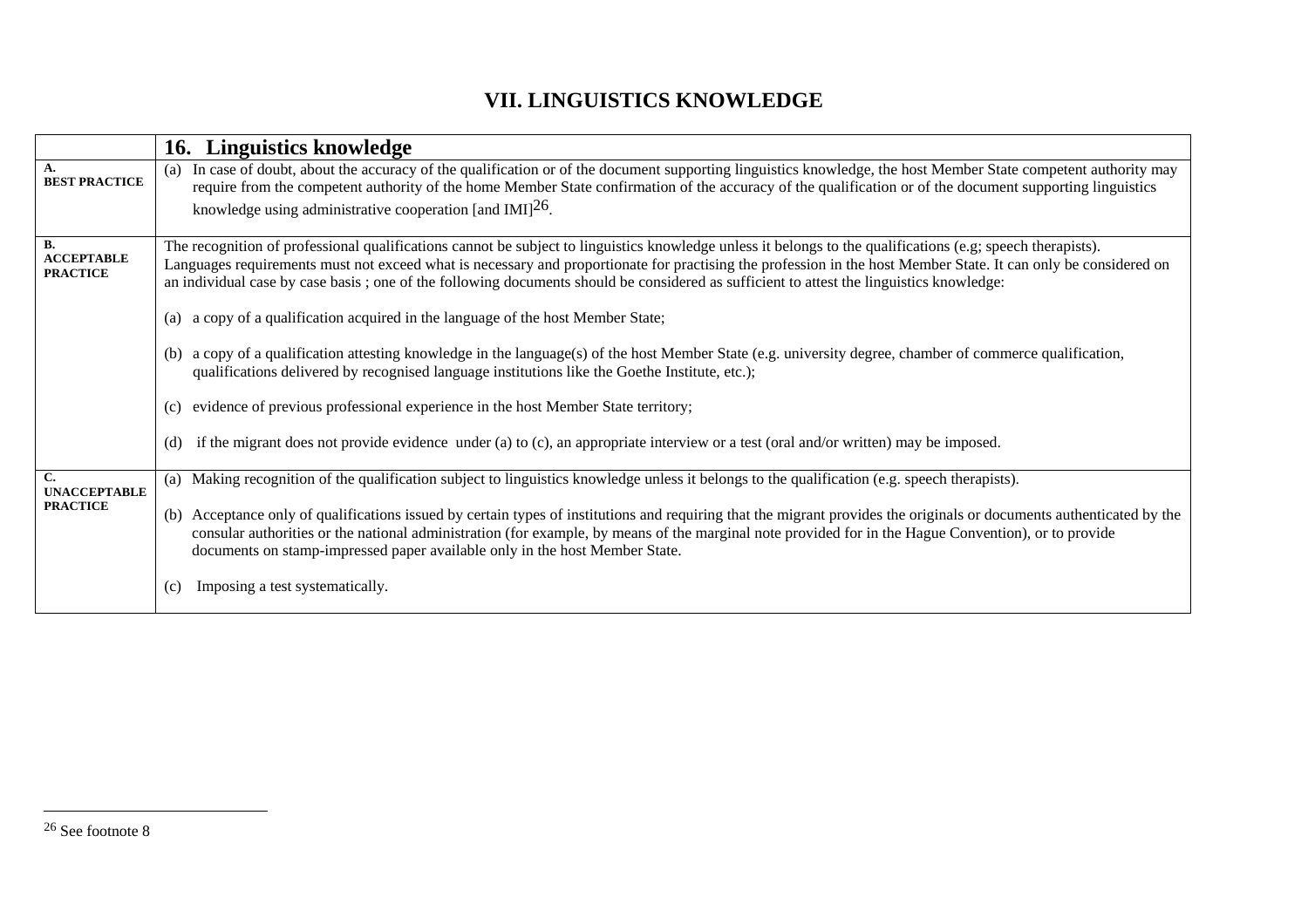#### **Annex A**

#### **Information to be provided by the home Member State on an "equal treatment of qualifications" under Article 12 of Directive 2005/36/EC**

**1 Description of the profession and the range of activities to which both qualifications give access.** 

**2 Confirmation that the qualification mentioned in point 4 confers the same rights in respect of the taking up and pursuit of a regulated profession in the home Member State as the qualification mentioned in point 5 and a brief description of those rights**

**3. Indication whether the qualification mentioned in point 4 was granted equal rights or covers another situation** 

**4. Description of the level, the duration of training and any other relevant characteristics of the qualification which is considered equivalent** 

**5. Description of the qualification to which the other qualification is considered equivalent**